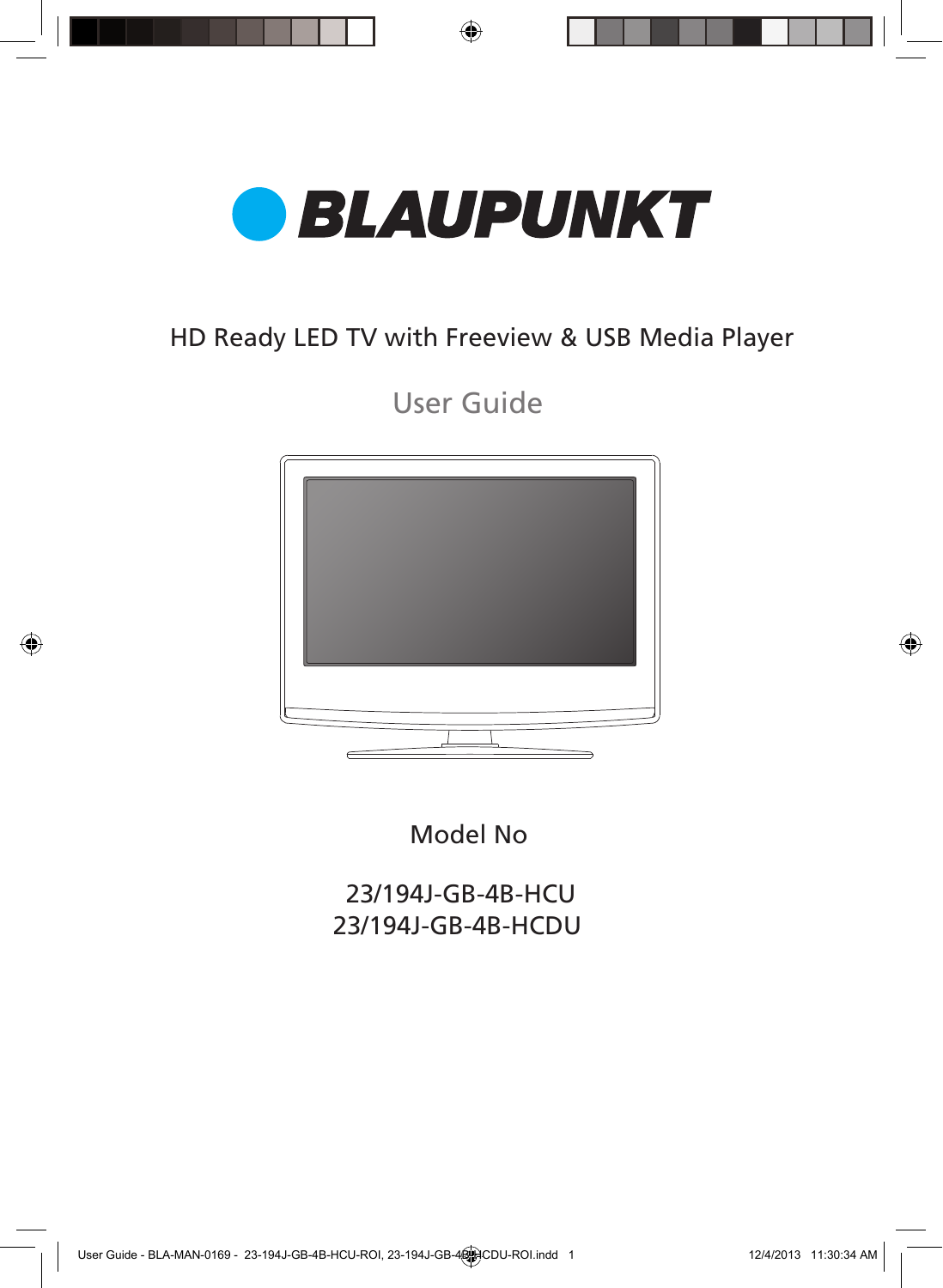# **IMPORTANT SAFETY INSTRUCTIONS**



Please read these instructions. All the safety and operating instructions should be read before the appliance is operated.

#### Warnings

- To reduce the risk of fire, electric shock or damage to the television, do not expose it to dust, rain or moisture, or place any objects filled with liquids on or near the television.
- Do not place the television in a confined space, ensure that nothing can obstruct the ventilation openings at the rear of the television.

To prevent spread of fire, keep candles or other open flames away from this product at all times



• Dispose of this television and any components including batteries in an environmentally friendly manner. If in doubt, please contact your local authority for details of recycling.

#### Safety

- For your safety, this appliance is fitted with a fused moulded 3 pin mains plug. Should the fuse need to be replaced, ensure that any replacement is of the same amperage and approved with the BSI mark.
- Never try and replace the mains plug unless you have adequate qualifications and are legally authorised to do so. In the event that a replacement Mains cable is required, contact the manufacturer for a suitable replacement.
- Never use the television if it is damaged in any way.
- Always place the television on a flat level surface avoiding anywhere which may be subject to strong vibration.
- Ensure the television is not placed on top of the power cable as the weight of the television may damage the cable and cause a safety hazard.
- Never place mobile phones, speakers or any other device which may cause magnetic or radio interference with the television. If interference is apparent, move the device causing the interference away from the television.
- To disconnect the apparatus from the mains, please use the switch located on the underside/ rear of the TV. The switch shall remain readily operable.
- When installing on a wall, ensure the TV is at least 5cm from the wall for ventilation

#### Maintenance

- To clean this unit, wipe with a soft, dry cloth. If the surfaces are extremely dirty, use a soft cloth dipped in a soap and water solution or a weak detergent solution.
- Never use alcohol, paint thinner or benzene to clean this unit.
- Before using a chemically treated cloth, read the instructions that came with the cloth carefully.

**CAUTION:** If water or other liquid enters the television through the display panel surface, a malfunction may occur.



### Packaging

- The safest way to transport your item is in the original box/packaging - please save your packaging for this.
- You will need original box/packaging in the event of warranty/service repair or support. We are unable to carry out warranty/service if you are unable to package it correctly.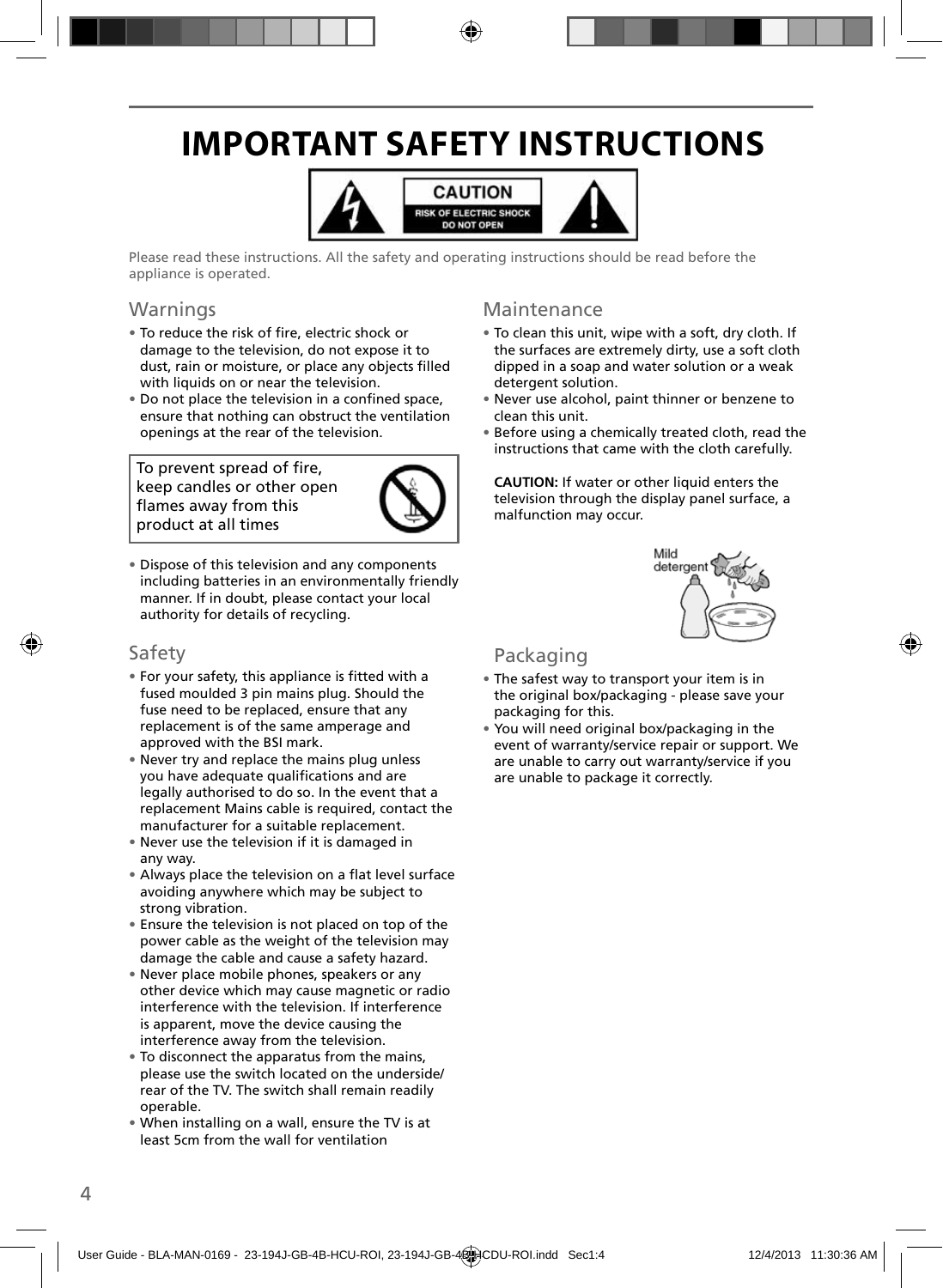# **IMPORTANT SAFETY INSTRUCTIONS**



Please read these instructions. All the safety and operating instructions should be read before the appliance is operated.

Important Information Regarding Use of Video Games, Computers, Captions or Other Fixed Image Displays

The extended use of fixed image program material can cause a permanent "shadow image" on the LCD/LED panel.

This background image is viewable on normal programs in the form of a stationary fixed image. This type of irreversible LCD/LED panel deterioration can be limited by observing the following steps:

- 1. Reduce the brightness/contrast setting to a minimum viewing level.
- 2. Do not display the fixed image for extended periods of time.
- 3. Turn the power off when not in actual use.

Examples of images that you need to watch out for are as follows (this is not an exhaustive list):

- TV Channel Logos: e.g. Shopping channel logos and pricing displays-especially if they are bright and stationary. Moving or low-contrast graphics are less likely to cause ageing of the screen.
- Time Displays
- Teletext: Do not view a stationary page for a long period of time
- TV/DVD Menus: e.g. Listings of DVD disc content
- Pause Mode: Do not leave the TV in pause mode for long periods of time, e.g. When watching DVDs or videos.

**Important** - Once 'shadow image/screen burn' occurs, it will never disappear and is not repairable under warranty.

How do I dispose of this product?

UK: Waste electrical products should not be disposed of with household waste. Separate disposal facilities exist. For your nearest facilities, please see www.recycle-more.co.uk or in store for details.

ROI: Waste electrical products should not be disposed of with household waste. Separate disposal facilities exist. Check with your Local Authority or retailer for recycling advice.

#### **Batteries**

- Do not expose batteries to high temperatures, excessive heat, prolonged sunshine or fire as this may cause leakage, explosion or ignition.
- Observe the correct polarity when inserting batteries.
- Do not use different types of batteries together or mix old and new batteries.
- Dispose of batteries in an environmentally friendly way.
- Certain regions may regulate the disposal of batteries. Please consult your local authority.



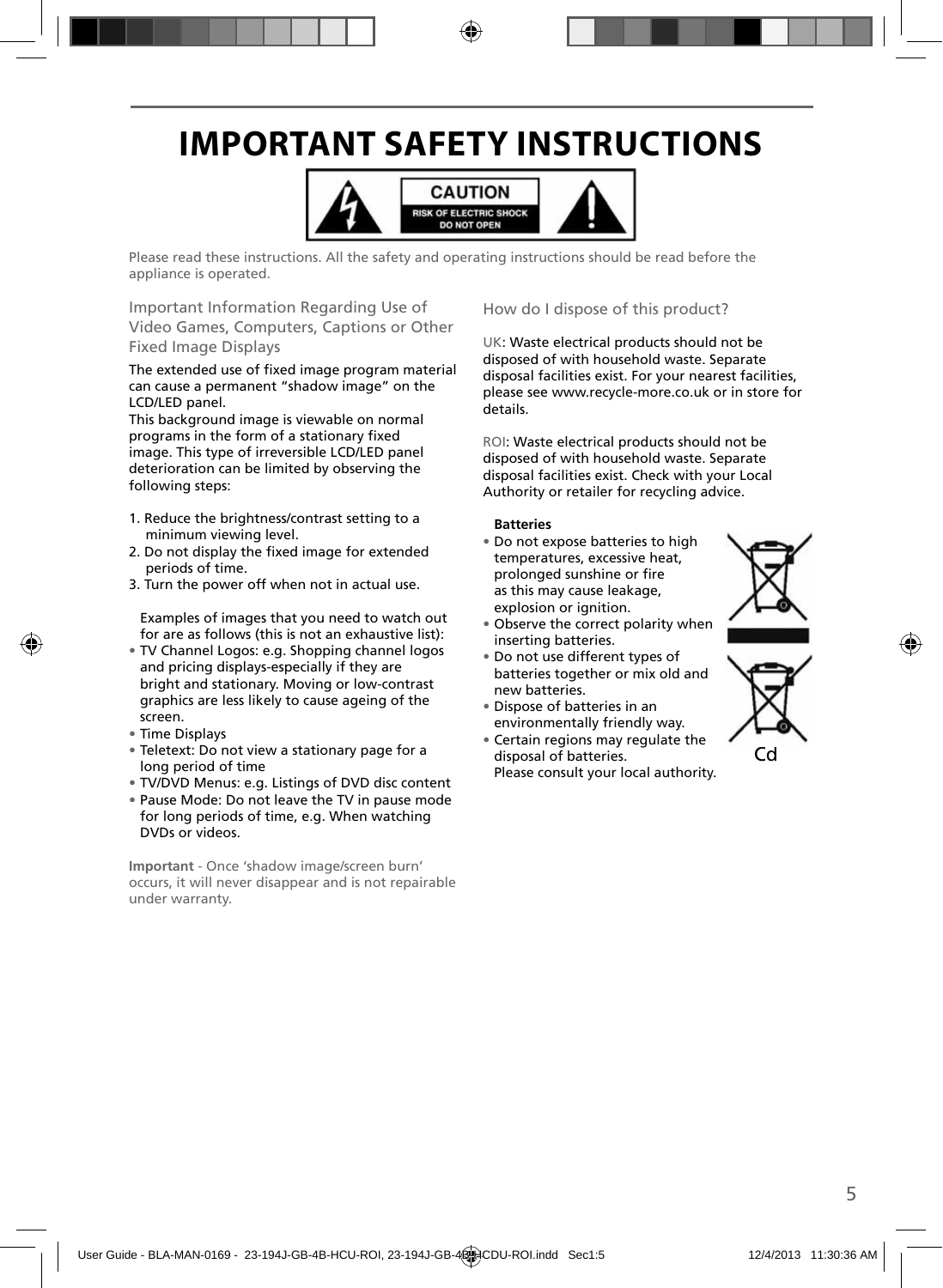# **CONTENTS**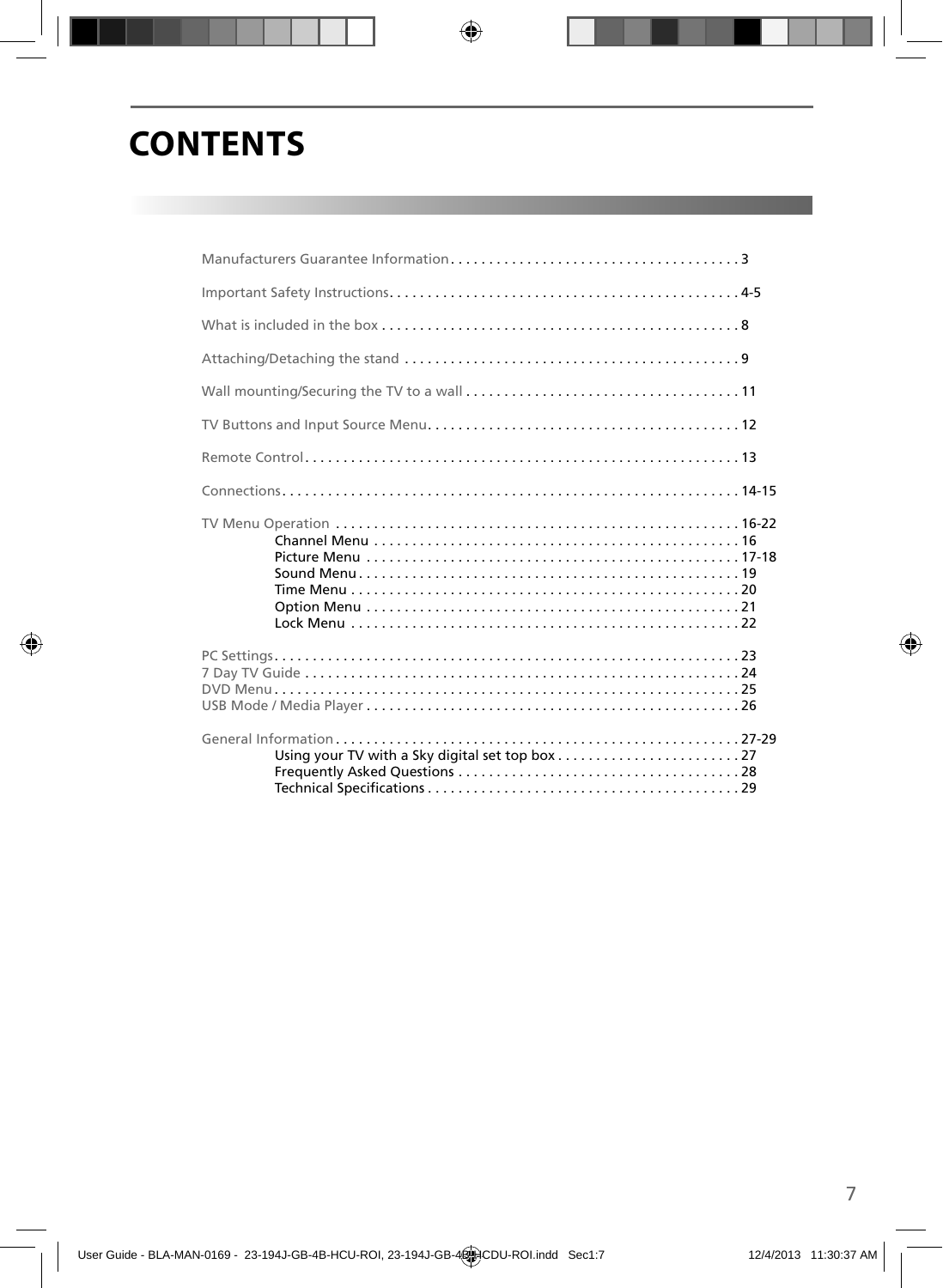# **WHAT IS INCLUDED IN THE BOX**

Accessories

Included with this TV are the following accessories

#### 1 x User Guide



#### 1 x Quick Start Guide

Quick Start Guide

#### 1 x TV



1 x RF Cable



1 x Remote Control



2 x AAA Batteries



1 x Mini Component / YPbPr



1 x Mini Composite / Video



1 x Stand Installation Pack (Includes stand base, stand neck & screws)



Please save your packaging as you will need this in the event of warranty/service repair or support. We are unable to carry out warranty/service if you are unable to package it correctly. The safest way to package your item in the event of warranty/service repair is in it's original box/packaging.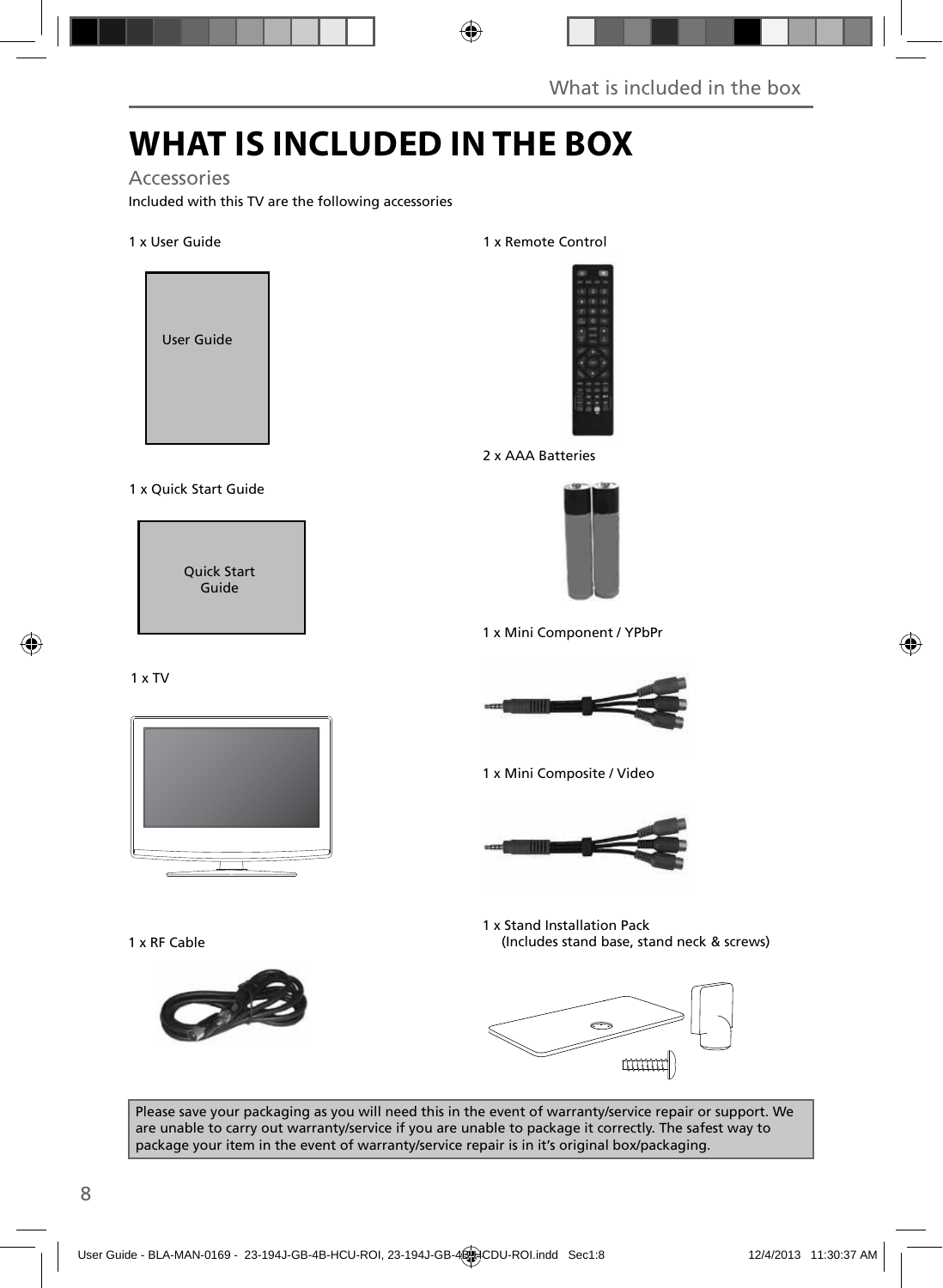# **ATTACHING/DETACHING THE STAND**

### Attaching the Stand

To complete stand installation you will need a Philips screwdriver.



(fig.1) Attach the stand neck (b) to the body of TV (a).



(fig.2) Secure the stand neck to the TV with the (c) 4 x M4x10 (M4x8) screws supplied.



(fig.3) Insert the TV into the stand (d) at 45 degrees then gently twist the TV into the CLOSE position until it clicks into place (e)

### Detaching the Stand

Remove the screws highlighted then remove the stand base and neck from the rear of the TV set.

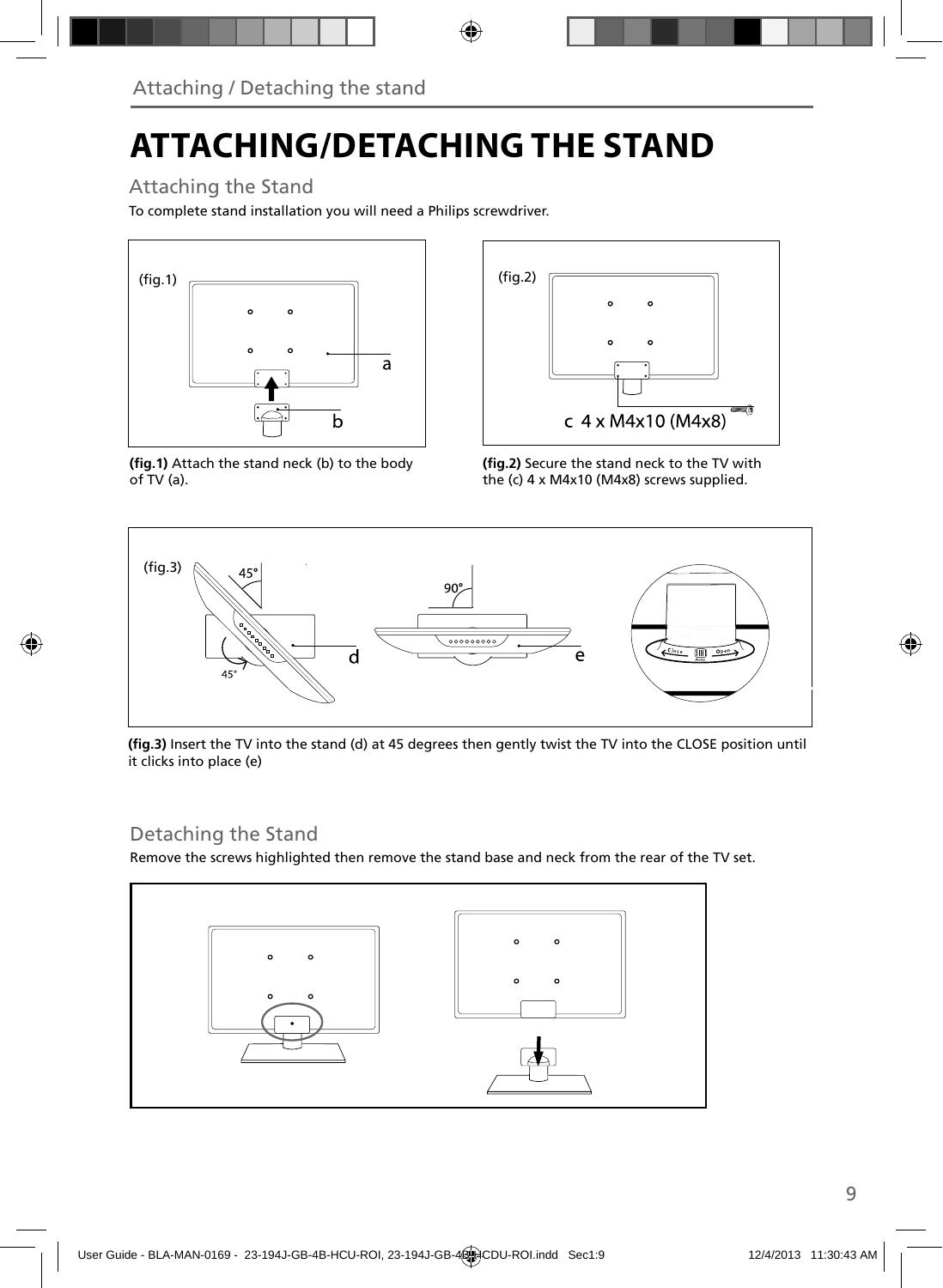# **WALL MOUNTING**

### Wall mounting the TV

IMPORTANT - Before drilling any holes in the wall ensure you are not drilling where there could be any electric wires, water or gas pipes.



1) Remove the four screws highlighted that are supplied in the wall mounting holes.

2) The wall mount can now be easily attached to the mounting holes on the rear of the TV.

Important – If wall mounting this TV, only use the screws already provided in the wall mounting holes. Using other screws which are longer could cause irreparable damage to internal parts.

For optimum viewing, if wall mounting the TV higher than eye level, the TV should be tilted downwards so that the TV's screen is 'face on'. See fig 1 and 2



### Securing the TV to a Wall

For your safety you can secure the TV to a wall using a fastening chord. With this method you can prevent the TV from falling forward which could cause injury and/or damage to the TV.

**A)** Using one or both of the top wall-mounting holes and screws (the screws are already supplied in the wall mounting holes) fasten one end of the fastening chord/s to the TV.



**B)** Secure the other end of the fastening chord/s to your wall. (you will need screws/fixings suitable for your wall type - available separately from most DIY stores)



Note - Please ensure that children do not climb on the TV set.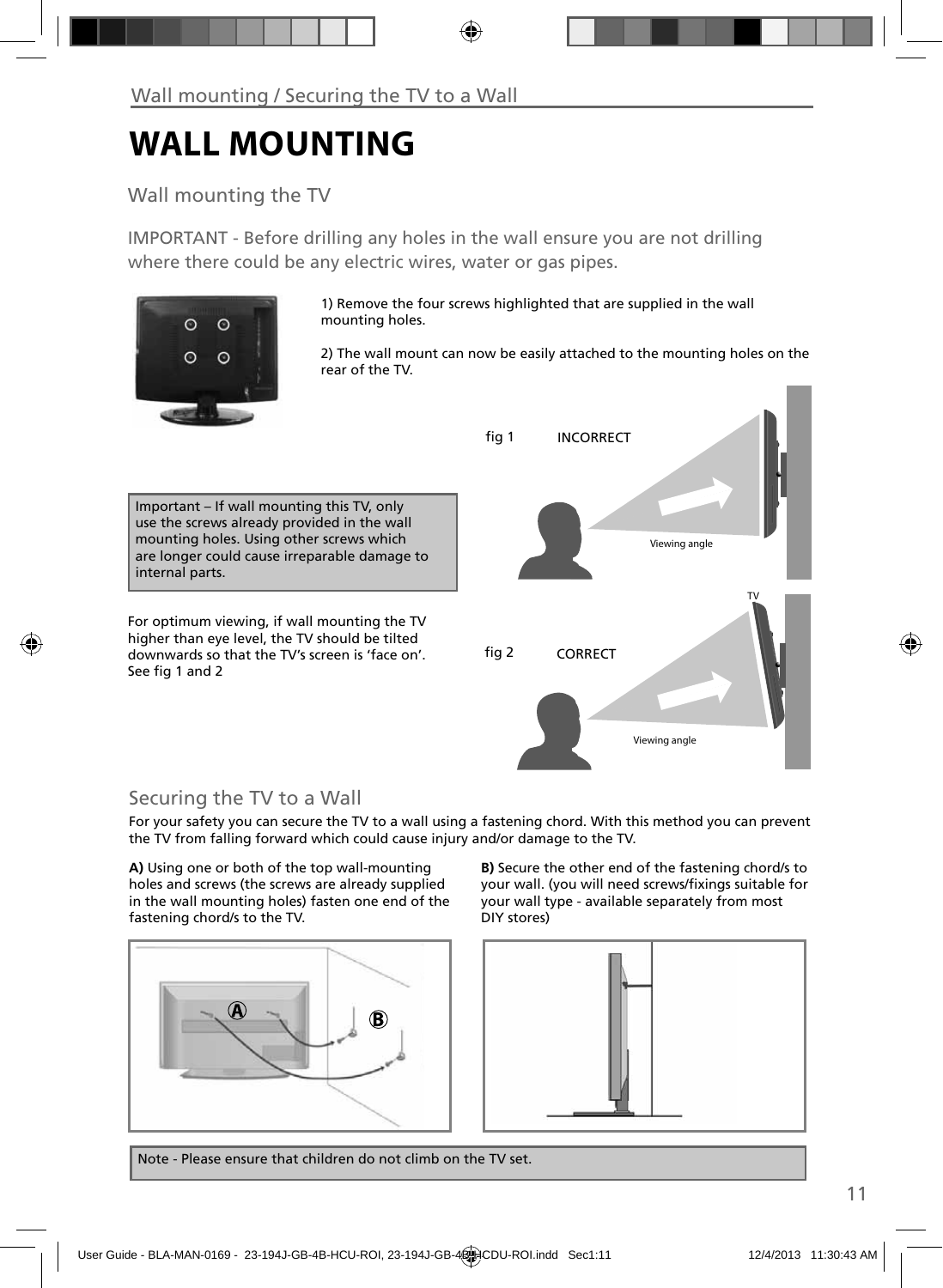# **TV BUTTONS & SOURCE MENU**

#### **This information is for models without built in DVD players**



- Volume up and menu right 1
- 2 Volume down and menu left
- Programme/Channel up and menu up 3

Programme/Channel down and menu down 4

- Displays Menu/OSD 5
- Displays the input source menu 6
- Standby Power On/Off 7

### 1 2 3 4 5 6 7 8 9 Stop/Eject Disc 1 2 Play/Pause Disc Volume up and menu right 3 Volume down and menu left 4 5 Programme/Channel up and menu up Programme/Channel down and menu down 6 Displays Menu/OSD 7 Displays the input source menu 8 **This information is for models with built in DVD players**

Standby Power On/Off 9

### Choosing Mode Input/Source

To switch between the different input/ connections.

A) Using the buttons on the remote control:

1) Press [SOURCE] - The source menu will appear 2) Press  $[V]$  or  $[\Lambda]$  to select the input you require. 3) Press [OK]

B) Using the buttons on the Television:

1) Press [SOURCE] 2) Scroll up / down using CH+/ CH- buttons to the input/source you require 3) Press Vol+ to change input/source to the one selected.



Example of Source menu depending on the TV model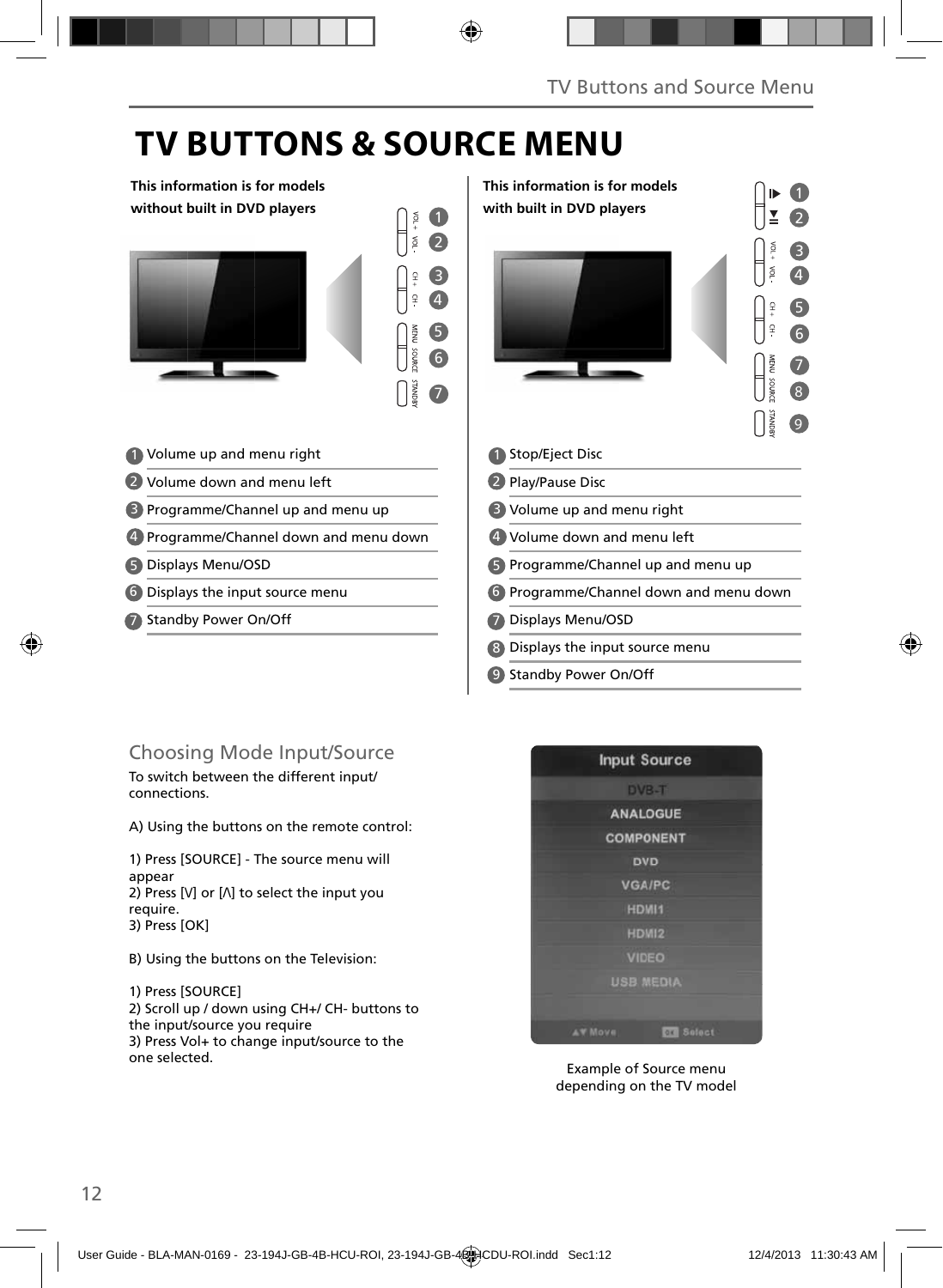# **REMOTE CONTROL**

|             | STANDBY - Switch on TV when in standby or vice versa<br>MUTE - Mute the sound or vice versa<br>DTV - Switch to Freeview source                                                                                                                                                                                                                                                                                |
|-------------|---------------------------------------------------------------------------------------------------------------------------------------------------------------------------------------------------------------------------------------------------------------------------------------------------------------------------------------------------------------------------------------------------------------|
| ⊚           | RADIO - Switch to radio whilst in Freeview source<br>USB - Switch to USB source<br>DVD - Switch to DVD source                                                                                                                                                                                                                                                                                                 |
|             | NUMBER BUTTONS - 0 - 9 to select a TV channel directly.<br>TV GUIDE - Opens the 7 Day TV Guide (Freeview mode)<br>$\mathbb{C}$ - To return to the previous channel viewed                                                                                                                                                                                                                                     |
| 3)          | VOL $(+/-)$ - To increase / decrease the sound level<br>P.MODE - Scrolls through picture mode options<br>S.MODE - Scrolls through sound mode options<br>FAV - To display favourites menu<br>$CH (+/-)$ - To increase or decrease the channel being watched<br>MENU - To display OSD menu<br>EXIT - To exit all menus                                                                                          |
|             | (A/V/4/M/OK) - Allows you to navigate the on-screen menus<br>and adjust the system settings to your preference<br>SOURCE - To display the input/source menu<br>INFO - Press once for now/next channel information<br>Press twice for programme information about current<br>programme                                                                                                                         |
| $\ket{4}$   | ASPECT - To switch the screen between the different picture<br>formats<br>SLEEP - Press repeatedly to cycle through the sleep options<br>AUDIO - To change the audio language (if available)<br>SUBTITLE - To switch the dialogue at the bottom of the screen<br>(on/off)<br>TEXT - To enter/exit Teletext (Analogue TV)<br>TEXT HOLD - Teletext mode - Hold current page which is<br>displayed (Analogue TV) |
| ര           | DISPLAY - To switch off the screen when listening to radio<br>TEXT/DVD ZOOM - Zoom function for Teletext and DVD<br>n @ DVD MENU/RECORD - Access the DVD root menu and USB<br>record function                                                                                                                                                                                                                 |
| య⊚⊡         | - To restart the current chapter<br>$\widetilde{\mathbf{m}}$ - To advance forward to the next chapter<br>$\odot$ - To stop the playback/Eject Disc<br>(To EJECT the disc press/hold the ■/▲ button for 4 seconds)<br>To play in fast rewind mode<br>- To play in fast forward mode                                                                                                                            |
| ⊡ை⊚⊫<br>⊉⊘⊉ | - To play/pause<br>⊙ DVD SETUP/REC LIST - Opens up DVD Menu or Opens the list<br>of what has been previously recorded<br>GOTO - To go to a specific chapter<br>□ ⊙ D A-B - Press once to set point, press a second time to return<br>to point<br>@ ANGLE - Select different angle of DVD<br>3D - Change to 3D mode<br>REPEAT - To repeat playback                                                             |
|             |                                                                                                                                                                                                                                                                                                                                                                                                               |
| ہے ،        | Eor Models with Integrated DVD players                                                                                                                                                                                                                                                                                                                                                                        |



For Models with Integrated DVD players  $\mathbf{r}$ For Models with PVR Function For Models with USB Playback Ō For Models with 3D Feature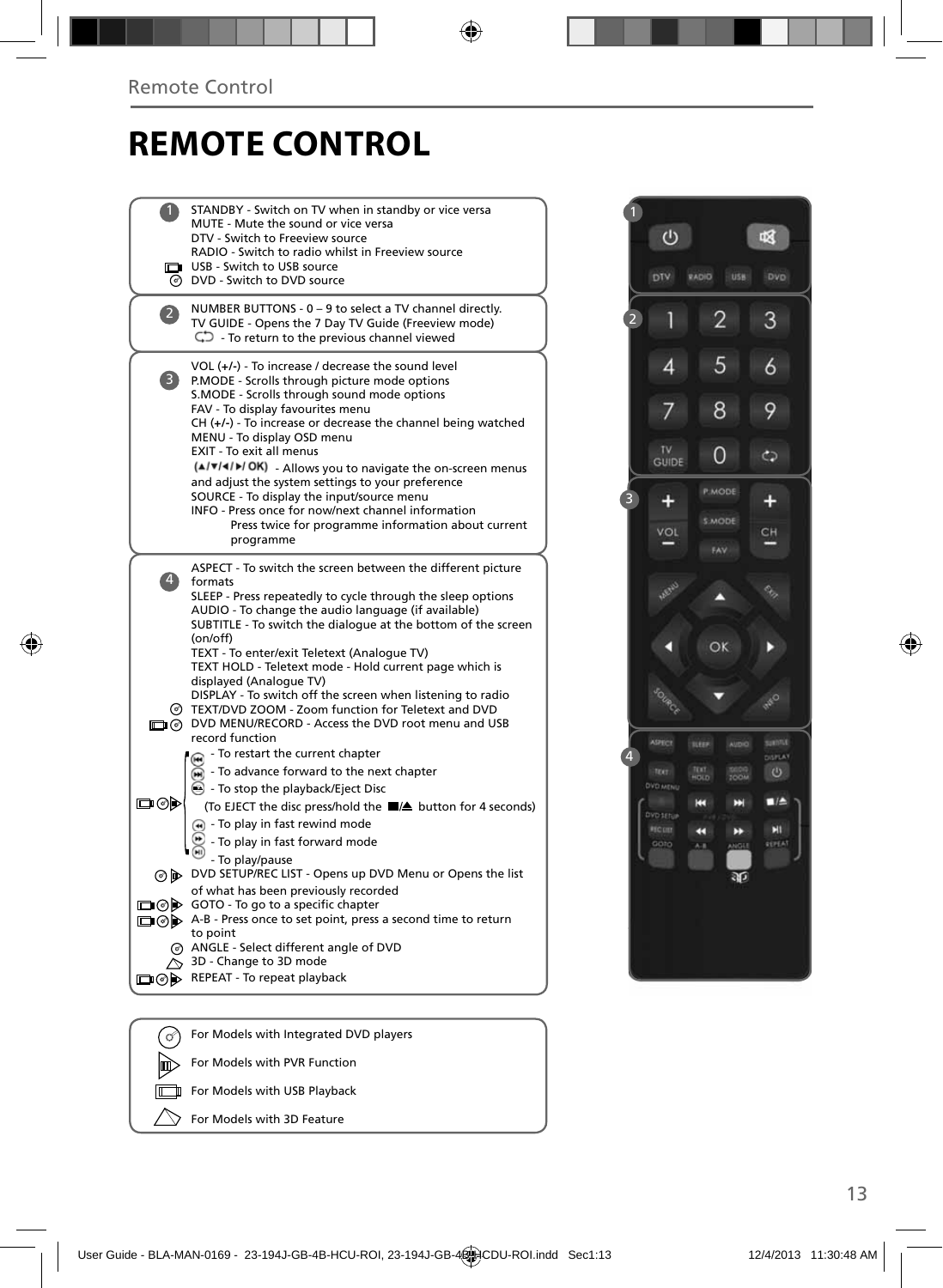## **CONNECTIONS**

|                         | A                              | 6                                   | $\subset$             | $\mathbf  \Phi$                  | ❶                     |                             |
|-------------------------|--------------------------------|-------------------------------------|-----------------------|----------------------------------|-----------------------|-----------------------------|
| Ų<br>HDMI 1             |                                | <b>WWWW.</b><br><b>SCART</b>        | O<br>VGA/PC(Audio in) | $\circ$ GHD $\circ$<br>VGA/PC IN | $_{\odot}$<br>RF IN   |                             |
| F                       | G)<br>A                        |                                     |                       | К                                |                       |                             |
| $\circledcirc$<br>COAX  | $\circ$<br>O<br>AV IN<br>YPbPr | $\overline{C}$<br>HDMI <sub>2</sub> | Ē<br>USB              | CI CARD IN                       | ္ဂ<br><b>EARPHONE</b> |                             |
|                         |                                |                                     |                       |                                  |                       |                             |
| $\bigcirc$              | HDMI <sub>1</sub>              | HDMI input                          |                       | $\bullet$                        | AV in                 | Audio / Video Input         |
| $\bullet$               | <b>SCART</b>                   | <b>SCART Input</b>                  |                       | $\bf \Phi$                       | YPbPr                 | Component HD Input          |
| $\bullet$               | VGA(PC) Audio In               | 3.5mm PC audio input                |                       | $\bullet$                        | HDMI <sub>2</sub>     | HDMI input                  |
| $\overline{\mathbf{O}}$ | VGA(PC)                        | VGA-PC input                        |                       | $\bullet$                        | USB                   | USB input                   |
| $\bullet$               | RF IN                          | RF / TV Aerial Input                |                       | $\bigcirc$                       | CI CARD IN            | Common Interface Card Input |

### Connecting to a Camcorder, Camera or Games Console

TV Source should be set to Video

 $\bullet$ 

COAX Audio Out Digital Coax output



 $\bullet$ 

EARPHONE 3.5mm Earphone output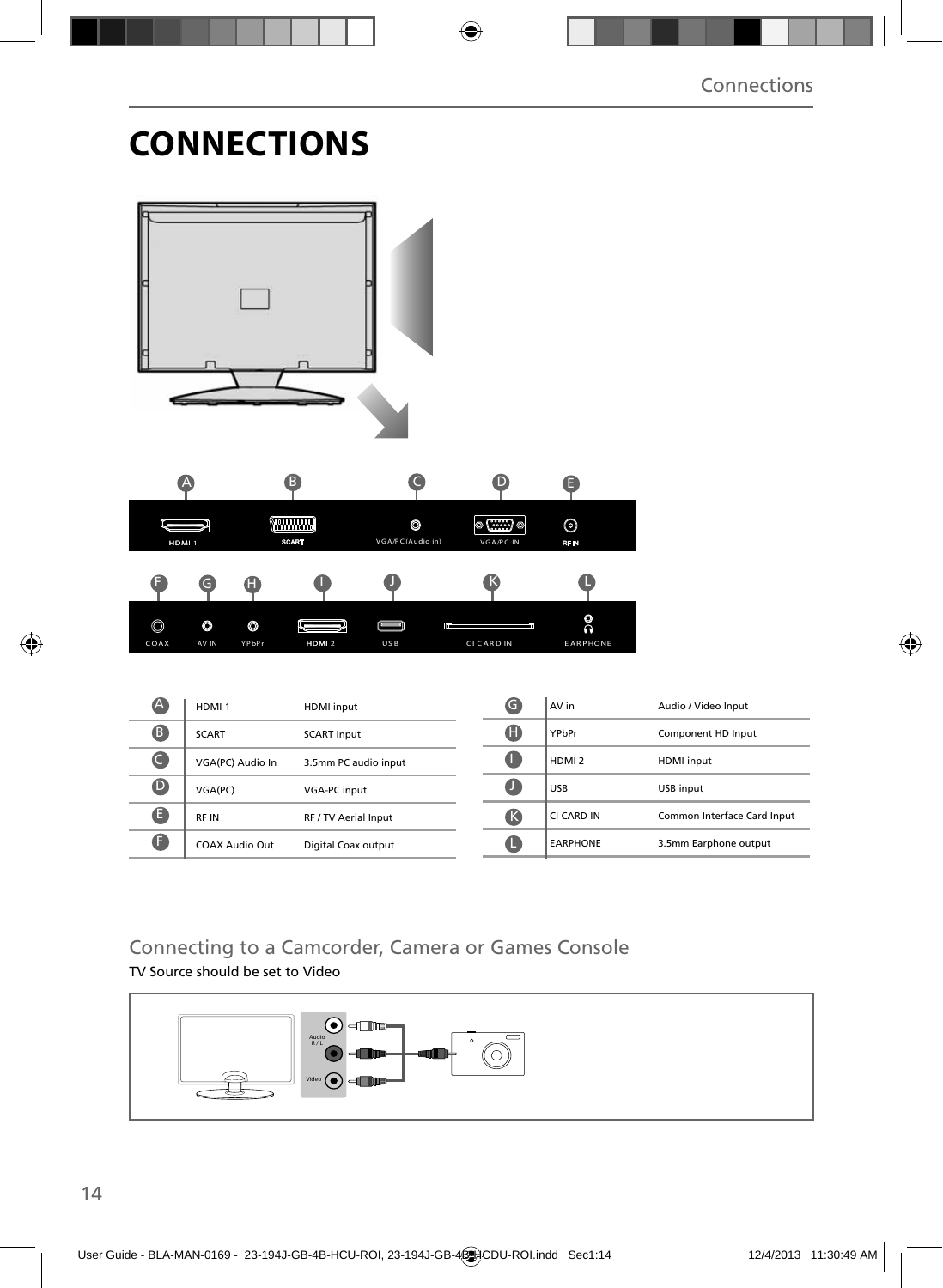# **CONNECTIONS**

### Connecting to a device with SCART output

#### TV Source should be set to SCART



### Connecting to a device with HDMI output

A HDMI cable can output both video and audio and enables you to enjoy digital-quality video and audio with minimal loss of quality.

TV Source should be set to the corresponding HDMI port (HDMI 1, HDMI 2 etc)



Note: To use this model TV as a PC/laptop monitor it will need to be connected via the VGA input, it can not be used as a PC/laptop monitor via the HDMI input. The HDMI Input is provided to view digital content with compatible external devices

### Connecting to a device with Component/YPbPr output

If you are supplied with a cable from the device which has RED, GREEN, BLUE, RED & WHITE connectors you must connect via Component (for picture) and by phono cable (for sound).

TV Source should be set to Component.



Connecting to a device with VGA/PC output (Laptop or Desktop Computer) TV Source should be set to VGA/PC

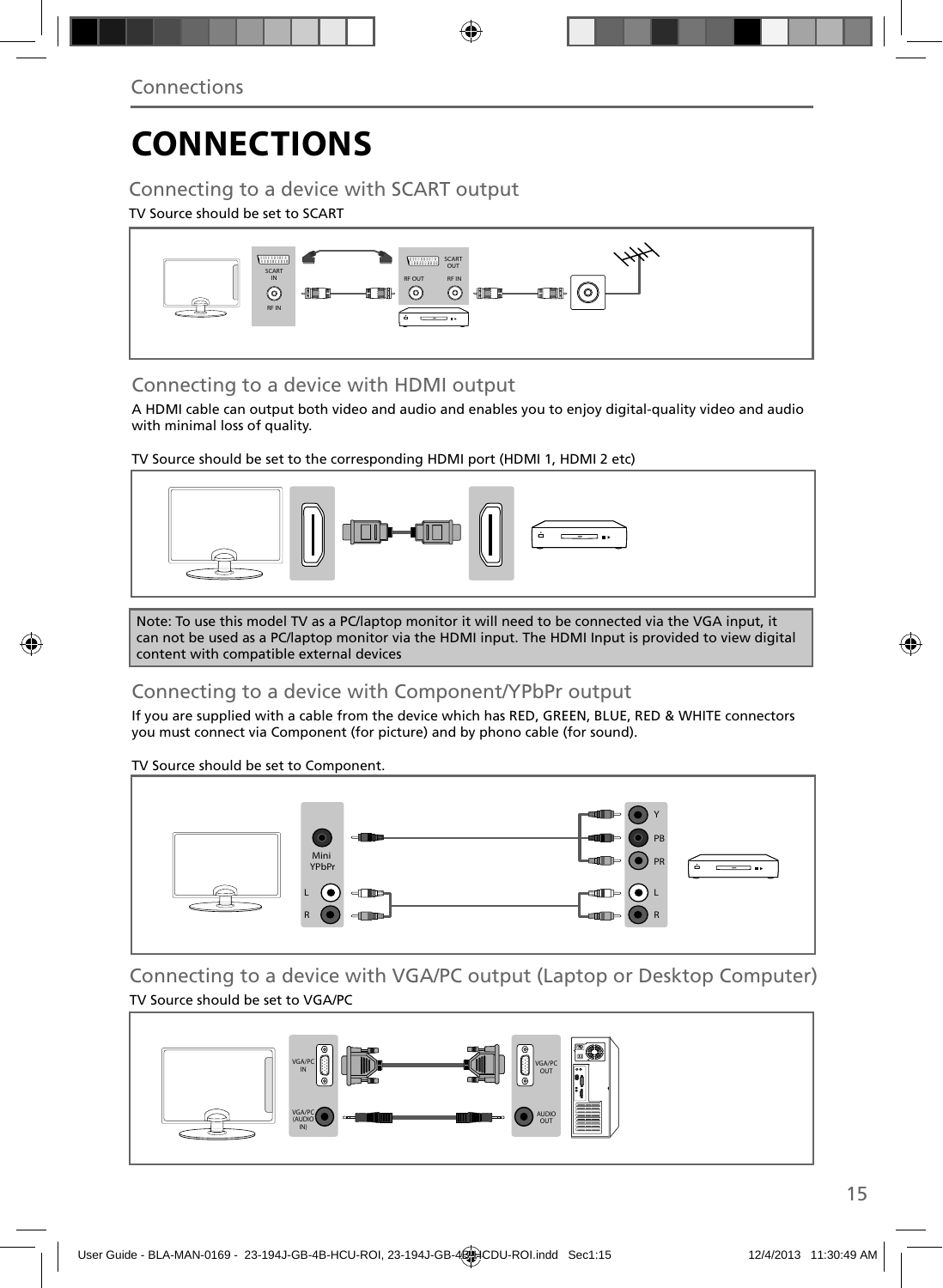### **CHANNEL MENU**



To access this menu, press [MENU] button on the remote control. To enter a menu press [OK]

If you wish to make changes to any of the default settings, use the scroll  $\Box \blacktriangleright \blacktriangleleft$  buttons. To confirm any settings press [OK] button. To exit this menu at anytime, press [EXIT] button.

Auto Scan - Allows you to retune the television for all digital channels, digital radio stations and analogue channels.

DTV Manual Tuning- Allows you to manually tune your digital signal

| <b>CH.Name</b>        | <b>Skip</b> | Lock | <b>FAV</b> | Type          |  |
|-----------------------|-------------|------|------------|---------------|--|
| 1 Sky News            |             |      |            | $-570$        |  |
| 2 Sky Spts News       |             |      |            | .01x.         |  |
| <b>3 Sky Travel</b>   |             |      |            | ory.          |  |
| <b>4 UKTV History</b> |             |      |            | DV:           |  |
| 5 RTÉ One             |             |      |            | $-01V$        |  |
| <b>6 RTÉ Two</b>      |             |      |            | $100$         |  |
| 7 TV3                 |             |      |            | $_{\rm 100}$  |  |
| <b>8 TG4</b>          |             |      |            | $10^{\circ}$  |  |
| 9 RTÉ News Now        |             |      |            | $_{\rm grav}$ |  |
| <b>ID RTENU</b>       |             |      |            | Lenkill       |  |

Programme Edit - Allows you to delete, skip and add favourite channels

Signal Information - Displays signal strength information.

CI Information - Pay per view services require a "smartcard" to be inserted into the TV.

If you subscribe to a pay per view service the provider will issue you with a 'CAM' and a "smartcard". The CAM can then be inserted into the COMMON INTERFACE PORT (CI Card In).

Tip: If you do not press any buttons for 30 seconds, the menu will automatically exit. You can change the length of time before the menu exits automatically - see 'OSD Duration' in the Option Menu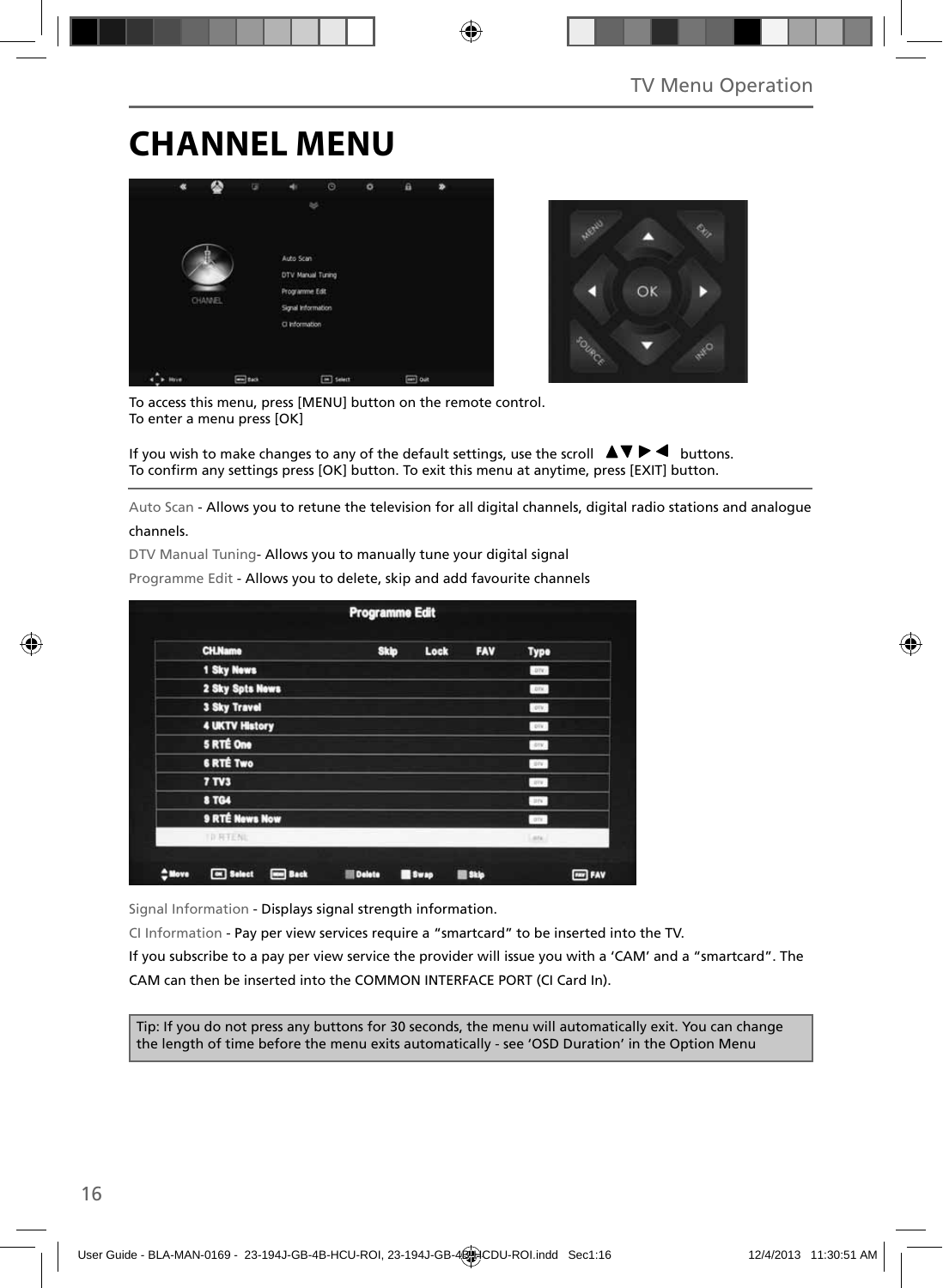## **PICTURE MENU**





To access this menu, press [MENU] button on the remote control and scroll right. To enter a menu press [OK]

If you wish to make changes to any of the default settings, use the scroll  $\blacktriangle \blacktriangledown \blacktriangleright \blacktriangleleft$  buttons. To confirm any settings press [OK] button. To exit this menu at anytime, press [EXIT] button.

**Picture Mode** - Choose from the following presets:

| Home Mode      | Power saving mode which reduces the energy used by up to    |
|----------------|-------------------------------------------------------------|
|                | 25% (by reducing the power to the LED/LCD panel).           |
|                | In Home Mode, the TV will switch itself to Standby mode     |
|                | after 3-5 hours in the event that the TV buttons or remote  |
|                | control buttons are not pressed (change the picture mode to |
|                | another setting to de-activate this function)               |
| Standard       | Standard settings                                           |
| <b>Dynamic</b> | Recommended settings for fast moving pictures               |
| Mild           | Set to be lighter in colour and less bright                 |
| Personal       | Lets you manually alter all the settings                    |
|                |                                                             |

You can make the following adjustments in **Personal** mode:

Contrast - Switch the balance between black and white.

Brightness - Increase or decrease the brightness of the picture.

Colour - Increases the colour from black and white.

Sharpness - Increase or decrease the sharpness of the picture.

Tint - Lets you increase or decrease the level of tint within the picture

(only available in VGA/PC source mode).

**Colour Temperature** Choose from the following presets:

| Normal | Default settings                  |
|--------|-----------------------------------|
| Warm   | Increases red within the picture  |
| Cold   | Increases blue within the picture |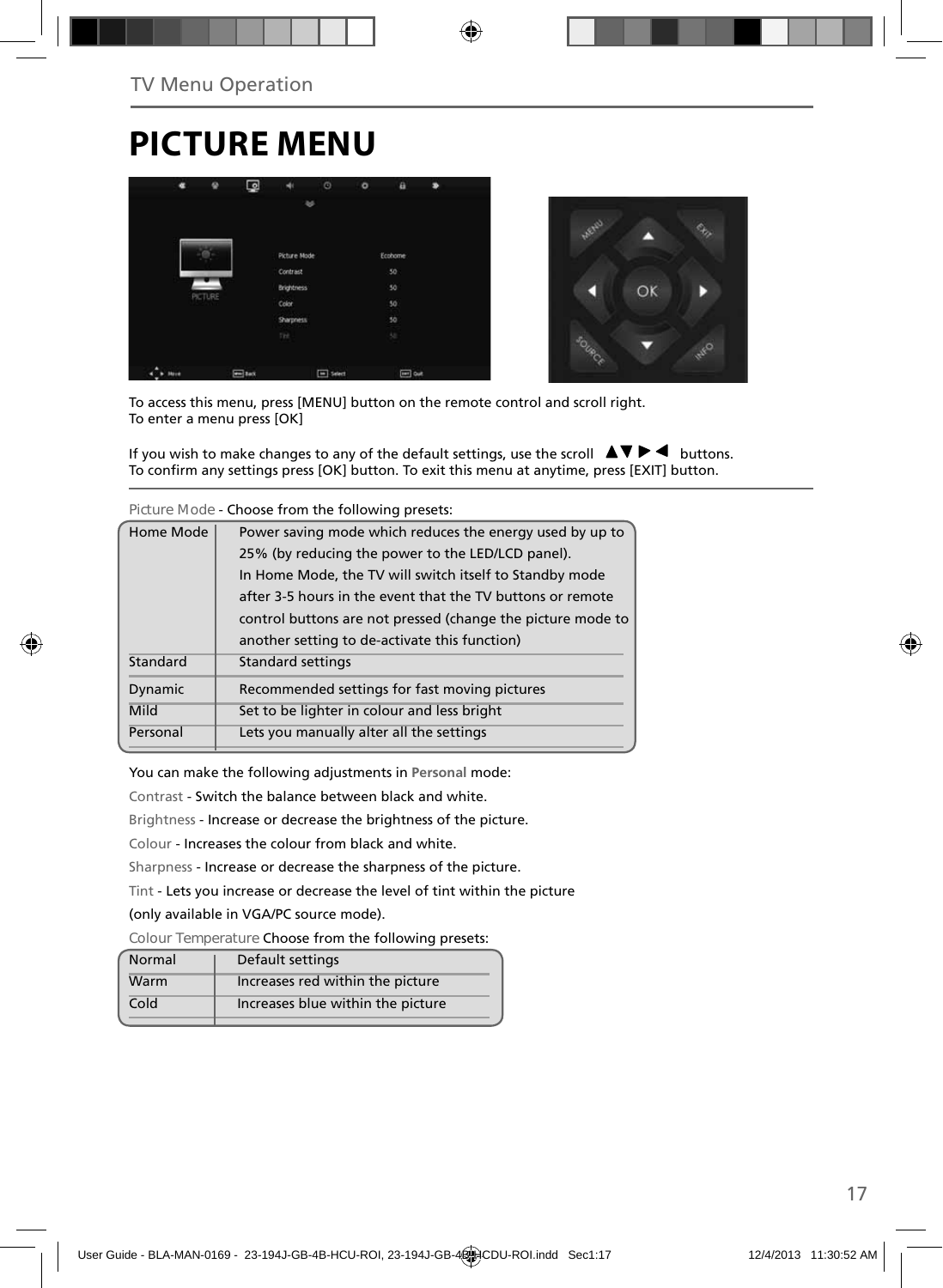# **PICTURE MENU**





To access this menu, press [MENU] button on the remote control and scroll right. To enter a menu press [OK]

If you wish to make changes to any of the default settings, use the scroll  $\Delta \nabla \blacktriangleright$  buttons. To confirm any settings press [OK] button. To exit this menu at anytime, press [EXIT] button.

Aspect Ratio - Within the UK the picture format varies depending on the channel/broadcast. There are a number of different options to best meet your needs.



**Noise Reduction** - Choose from the following presets

| Off     | Turns noise reduction off  |
|---------|----------------------------|
| Low     | Minor system adjustment    |
| Middle  | Medium system adjustments  |
| High    | Maximum system adjustments |
| Default | Default settings           |
|         |                            |

**PC Setup** - Please refer to PC settings page.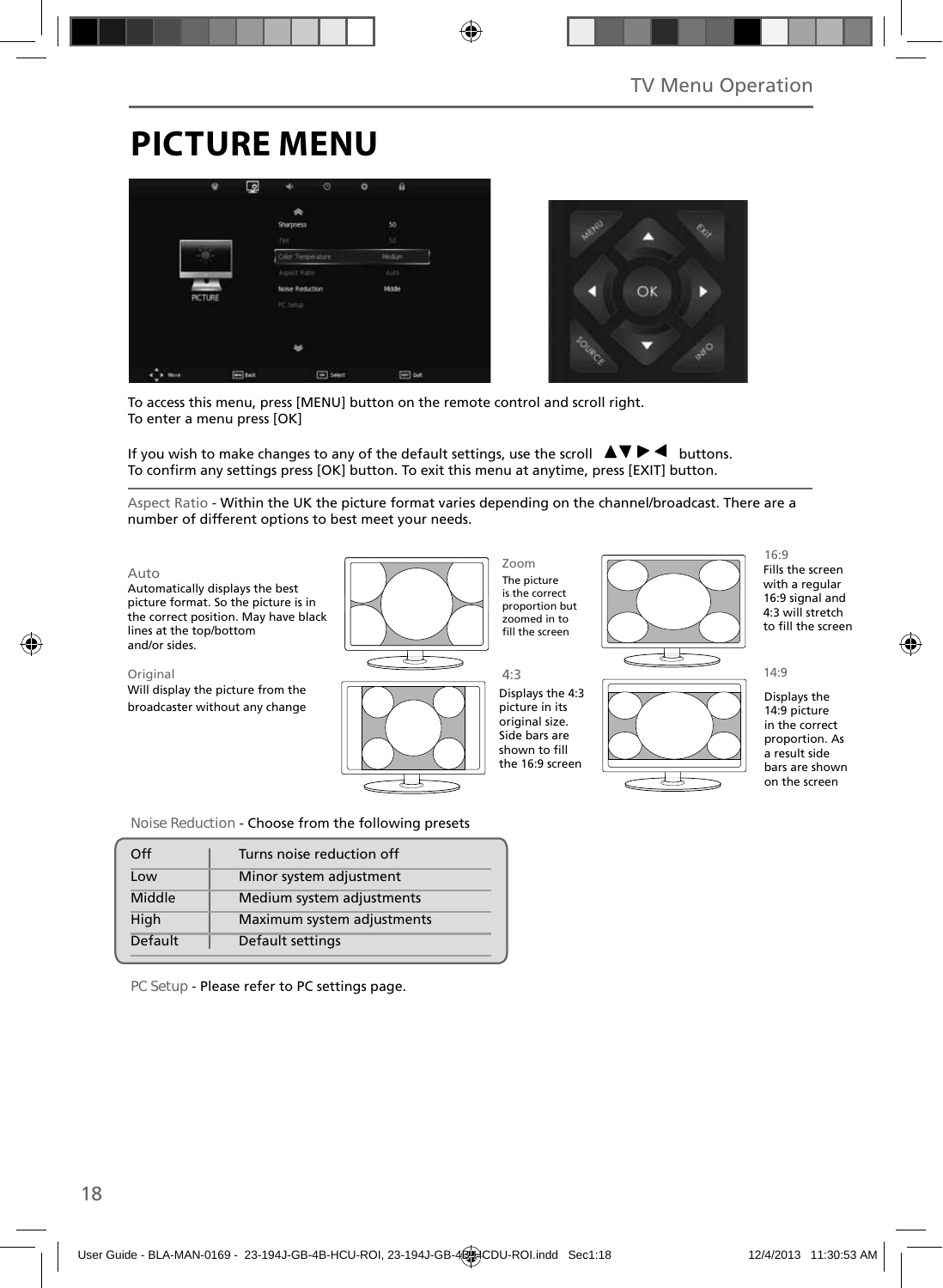# **SOUND MENU**





To access this menu, press [MENU] button on the remote control and scroll right. To enter a menu press [OK]

If you wish to make changes to any of the default settings, use the scroll  $\blacktriangle \blacktriangledown \blacktriangleright \blacktriangleleft$  buttons. To confirm any settings press [OK] button. To exit this menu at anytime, press [EXIT] button.

#### **Sound Mode** - Choose from the following presets

| Standard     | Default settings                        |
|--------------|-----------------------------------------|
| <b>Music</b> | Emphasises music over voices            |
| Movie        | Provides live and full sound for movies |
| Personal     | Selects your personal sound settings    |
| Sports       | Emphasises sound for sports             |

Tip: Treble and bass levels can only be adjusted when the sound mode 'Personal' is selected.

Treble - To adjust the amount of high frequency within the sound.

Bass - To adjust the amount of low frequency within the sound.

Balance - To switch the sound between the left and right speakers.

Auto Volume Level (AVL) - When 'on' is selected, the volume will stay at a constant level regardless of input/source

Surround Sound - Allows user to switch surround sound on or off.

AD Switch- This allows the user to turn AD (Audio Description) on or off

AD Volume- This allows the user to adjust the volume of the AD (Audio Description)

(Audio Description is a service available on certain programmes. It provides a description of what is

happening during the selected programme for a person who is visually impaired)

**SPDIF Mode** - This is the digital COAX Audio output. Choose from the following options:

| Select this option if you are connecting to a Stereo Hi-fi via coax cable (Pulse-code<br>modulation (PCM) is a digital representation of an analogue signal) |
|--------------------------------------------------------------------------------------------------------------------------------------------------------------|
|                                                                                                                                                              |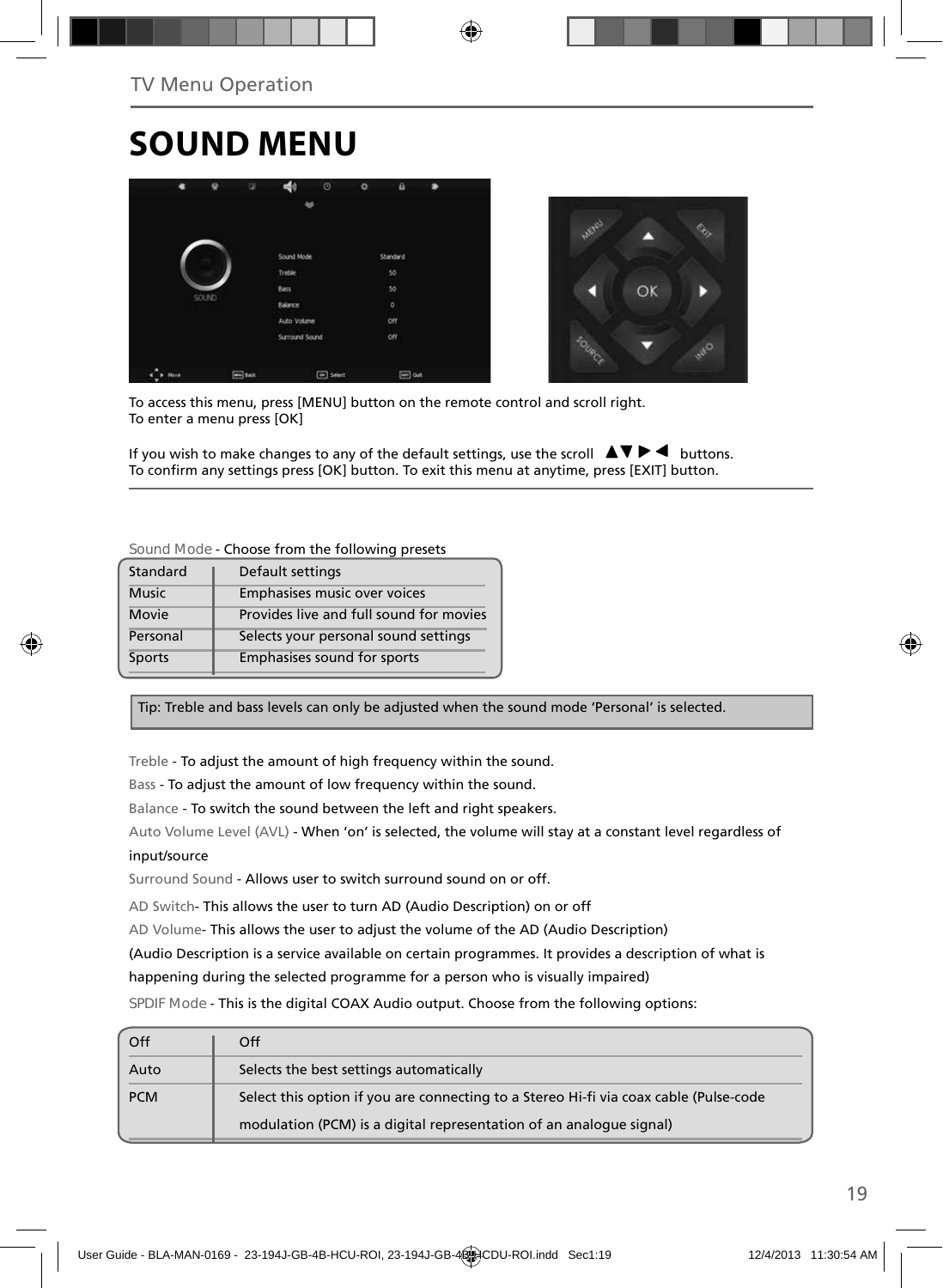# **TIME MENU**





To access this menu, press [MENU] button on the remote control and scroll right. To enter a menu press [OK]

If you wish to make changes to any of the default settings, use the scroll  $\Delta \nabla \blacktriangleright$  buttons. To confirm any settings press [OK] button. To exit this menu at anytime, press [EXIT] button.

Clock - Shows the date and time

Off Time - Allows you to set a specific time for your TV to turn off

On Time - Allows you to set a specific time for your TV to turn on, the channel it will then display, the

source it will be on and also the volume. This function can then be toggled to repeat every day or a certain day (the TV must be in standby mode for this to be effective)

Sleep Timer - Lets you set the sleep timer so the television automatically switches off after a set amount of

time. Off -> 10min -> 20min -> 30min -> 60min -> 90min -> 120min -> 180min -> 240min

Auto sleep - Toggle the Function on and off

Auto standby - Set Auto standby between 3 hours, 4 hours and 5 hours ( to turn off this function you must

exit Home Mode in the Picture Menu)

Time Zone - Change your current time zone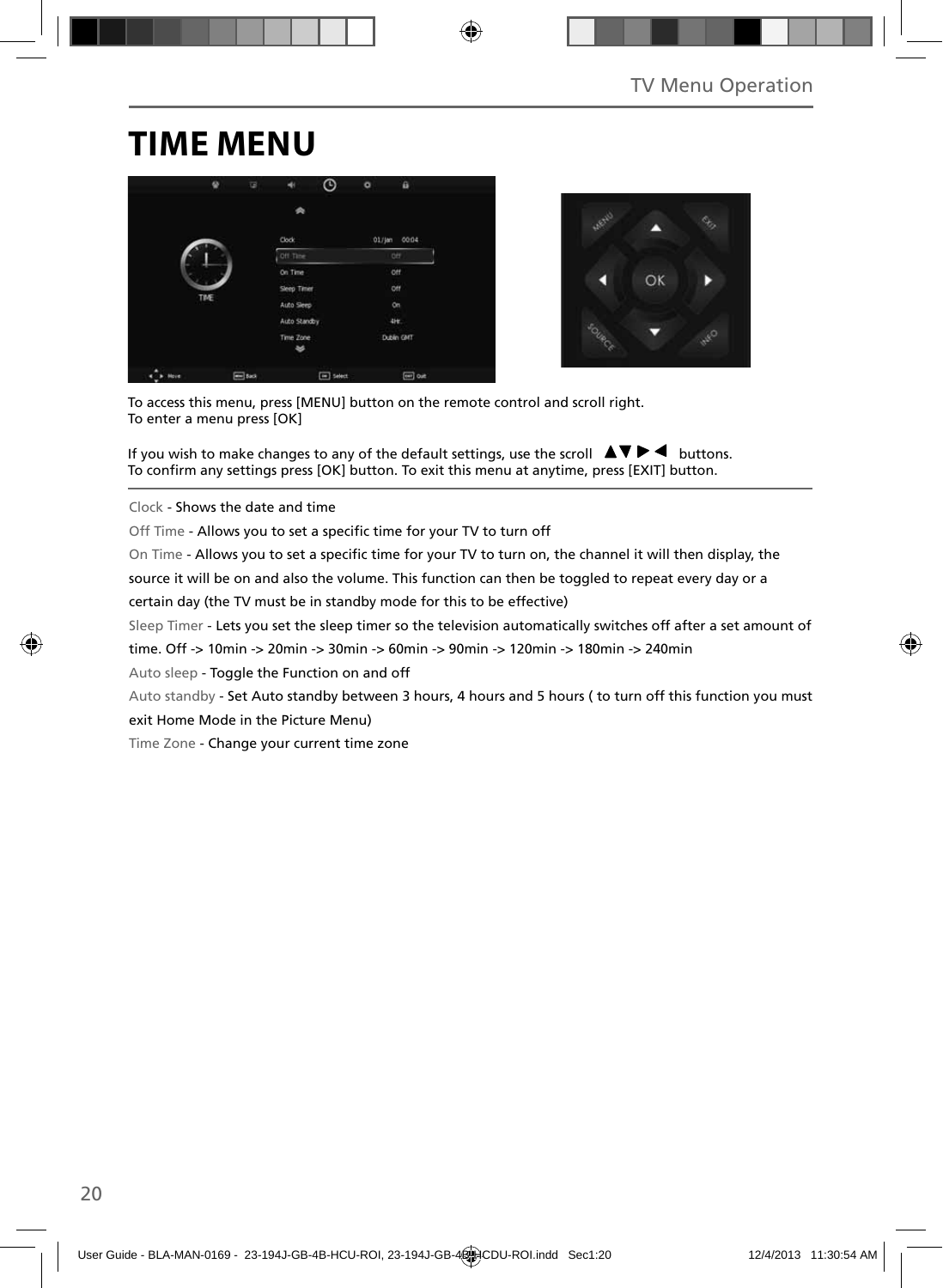# **OPTION MENU**





To access this menu, press [MENU] button on the remote control and scroll right. To enter a menu press [OK]

If you wish to make changes to any of the default settings, use the scroll  $\Delta \nabla \blacktriangleright$   $\blacktriangleleft$  buttons. To confirm any settings press [OK] button. To exit this menu at anytime, press [EXIT] button.

OSD Language - Allows the user to change the language of the menu.

Audio Languages 1st - This allows the user to set the first preferred audio language.

Audio Languages 2nd - This allows the user to set the second preferred language.

Subtitle Languages 1st - This allows the user to set the first preferred subtitle language.

Subtitle Languages 2nd - This allows the user to set the first preferred subtitle language.

OSD Duration - Lets you adjust the amount of time the On Screen Menu stays on the screen before disappearing.

Blue Screen - Changes the background when there is no input between clear and a blue background (Only available on some sources)

Hearing Impaired - This allows the user to turn on the Hearing Impaired function, this produces subtitles on the screen which provide a description of what is happening during the selected program.

Country - This allows the user to change the Country setting to match where the TV is being operated. Software Update (OAD) - This allows the user to switch OAD (Over Air Download) on or off. This is a software update that is available via digital signal.

OAD Tuning - This allows the user to define whether the TV automatically retunes after OAD.

Software Update (USB) - From time to time we may release new firmware to improve the operation of the television (available to download). This menu lets you install the new software/firmware onto the television. Further details of how to do this will be issued with the firmware. Contact the helpline or refer to the 'product support' section of the website.

Restore Factory Default -

Reset Menu System - This resets the menus to factory settings.

Reset TV Channels - This clears all the TV channels from the television.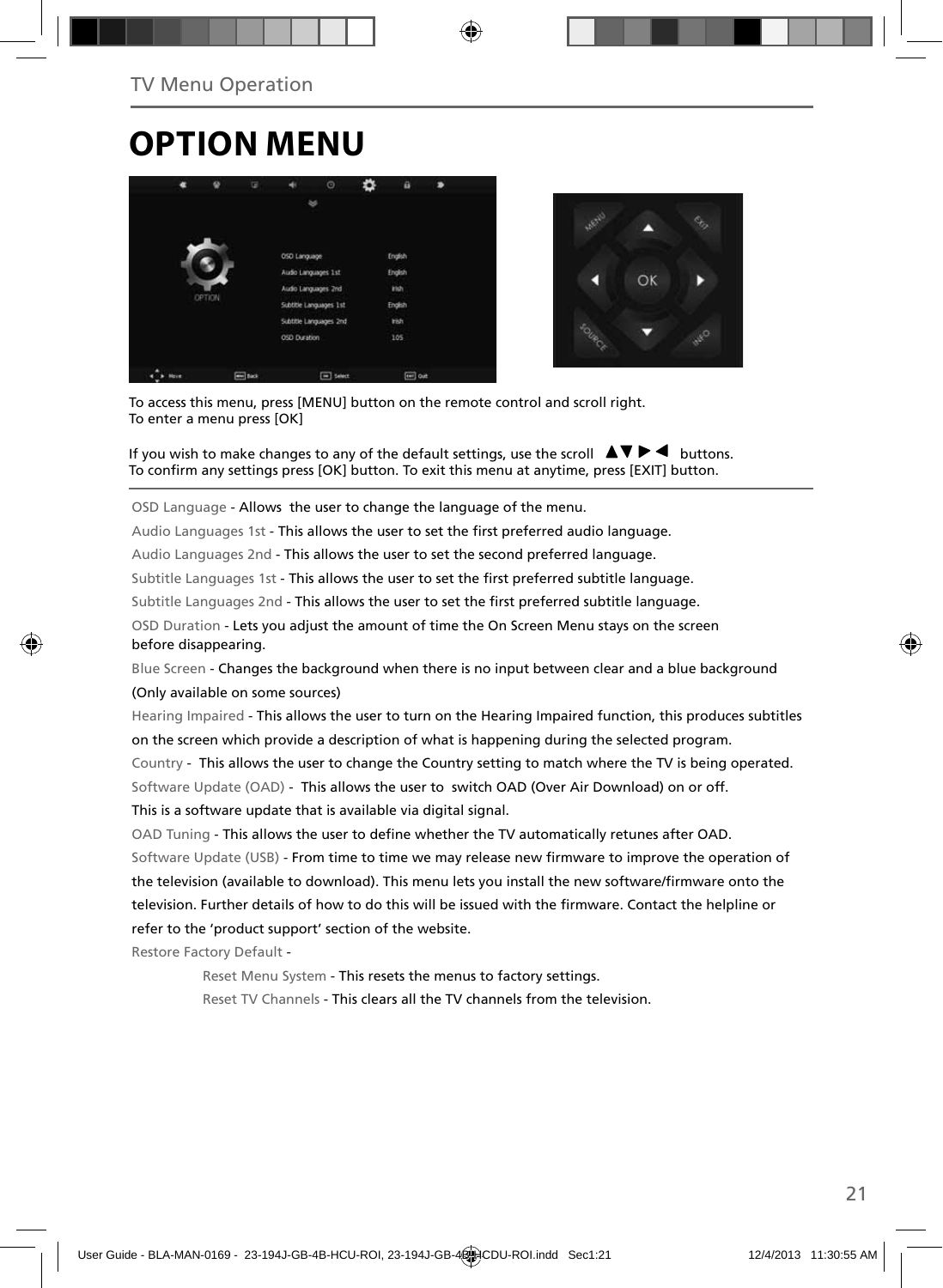# **LOCK MENU**



To access this menu, press [MENU] button on the remote control and scroll right. To enter a menu press [OK]

If you wish to make changes to any of the default settings, use the scroll  $\Delta \nabla \blacktriangleright$  buttons. To confirm any settings press [OK] button. To exit this menu at anytime, press [EXIT] button.

Enable Locks - Allows you to lock or unlock the menu. You will be asked to enter a 4 digit password.

Use the **◄** button to quit the password input or use the **►** button to clear. Default password is 0000.

Once the system lock menu has been accessed you can choose from the following options

| Set Password         | Allows you to set the password to access the Lock options                      |
|----------------------|--------------------------------------------------------------------------------|
| <b>Block Program</b> | Allows you to block specific channels                                          |
| Parental Guidance    | Allows you to set the rating to block certain content based on age information |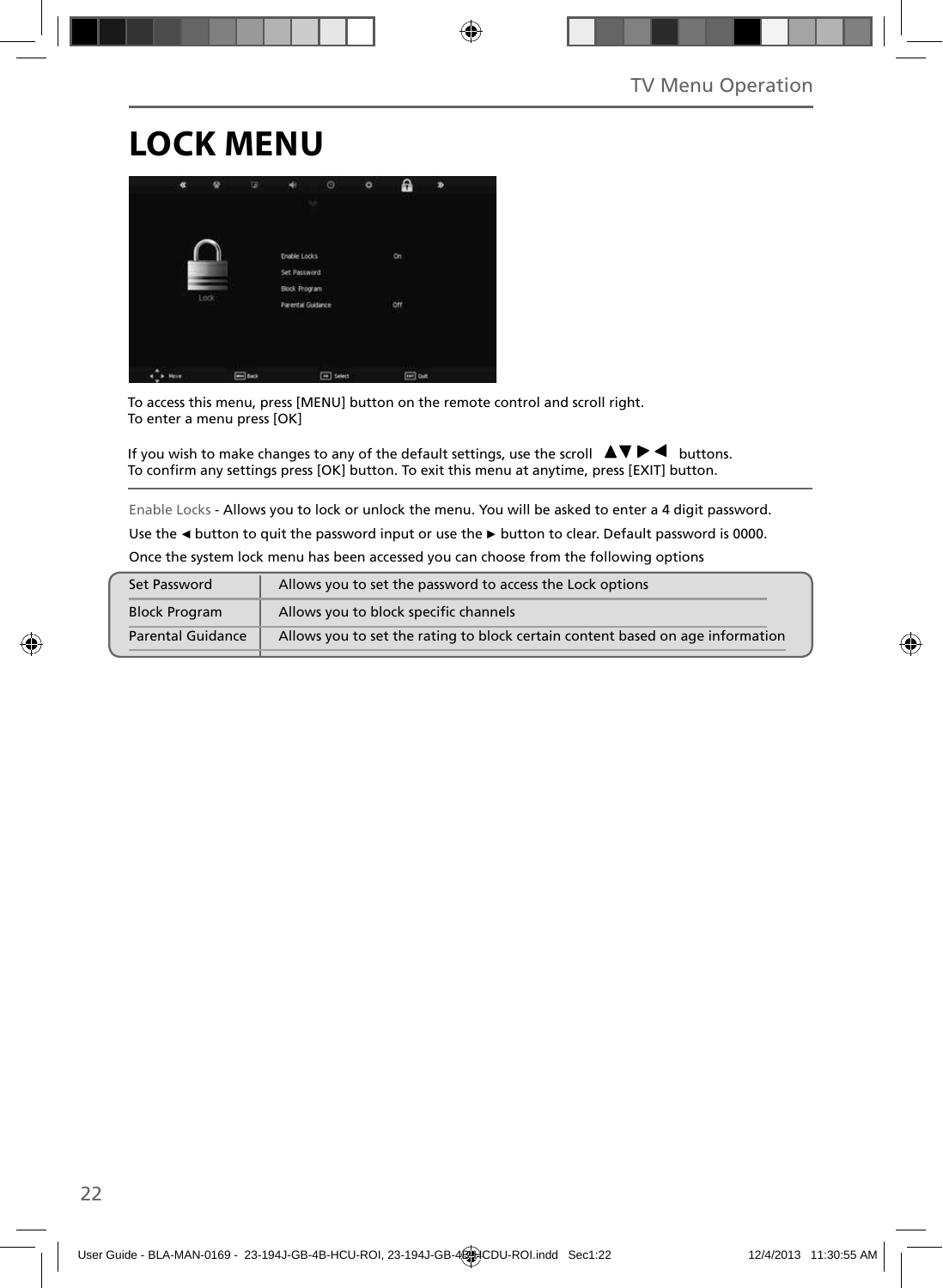### **PC SETTINGS**





To access this menu, press [MENU] button on the remote control and scroll right. To enter a menu press [OK]

If you wish to make changes to any of the default settings, use the scroll  $\blacktriangle \blacktriangledown \blacktriangleright \blacktriangleleft$  buttons. To confirm any settings press [OK] button. To exit this menu at anytime, press [EXIT] button.

Auto Adjust - Lets you automatically configure the television to be used as a computer monitor

- H Offset Changes the horizontal position of the picture
- V Offset Changes the vertical position of the picture
- Size Increase picture size

Phase - To adjust delay time of phase in order to reduce the noise of picture

Position Reset - Changes back to the original settings

Tip: If the computer is left in-active for a period of time, the television will switch into a 'sleep' state (the screen will power off to save power). To switch back on press the standby button.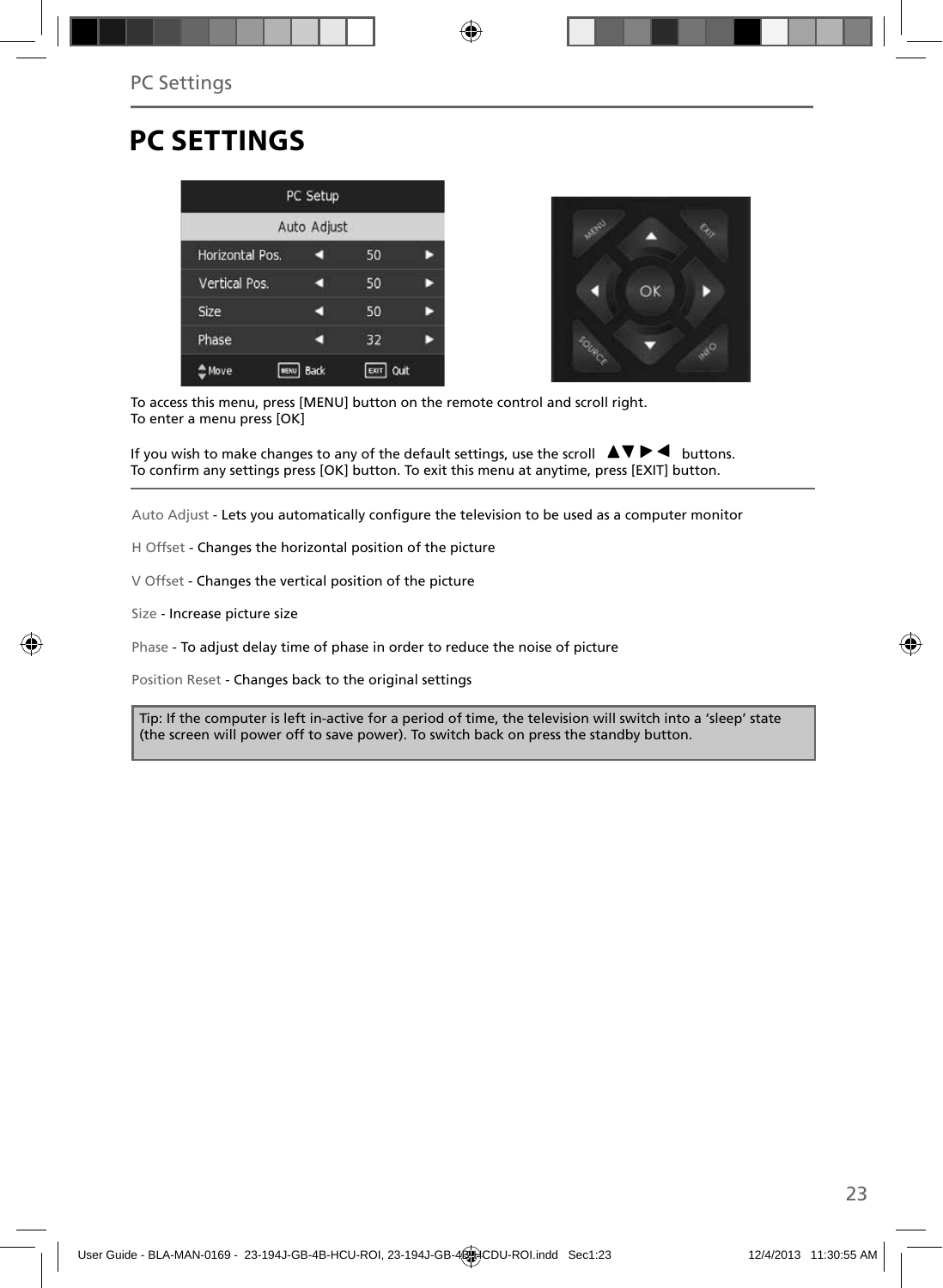# **7 DAY TV GUIDE**

TV Guide is available in Digital TV mode. It provides information about forthcoming programmes (where supported by the freeview or Saorview channel). You can view the start and end time of all programmes and on all channels for the next 7 days and set reminders.

1) Press [TV GUIDE] the 7 Day TV Guide will appear.

|                     | <b>TIME</b>                        | 27 Jun 2011 | $09:00 - 10.00 -$ |
|---------------------|------------------------------------|-------------|-------------------|
|                     | 27 Jun 90.09                       |             |                   |
| <b>10 ITV3</b>      | <b>Casebook of Sherlock Holmes</b> |             |                   |
| 11 Pick TV          | Missing                            |             |                   |
| <b>12 Yesterday</b> | Catherine cookson's the girl       |             |                   |
| 13 Channel 4+1      | Frasier                            |             |                   |
| 14 More 4           | <b>Deal of No Deal</b>             |             |                   |
| 15 Film4            | <b>Film4 Preview</b>               |             |                   |
| <b>16 QVC</b>       | <b>The Morning Show</b>            |             |                   |
| 17 G.O.L.D.         | Close                              |             |                   |

2) Navigate through the menu using  $\blacktriangle \blacktriangledown \blacktriangleright \blacktriangleleft$ 

You can now:

Set a reminder by pressing GREEN View a previous day by pressing YELLOW View the next day by pressing BLUE

3) Press [EXIT] to exit the 7 day TV Guide.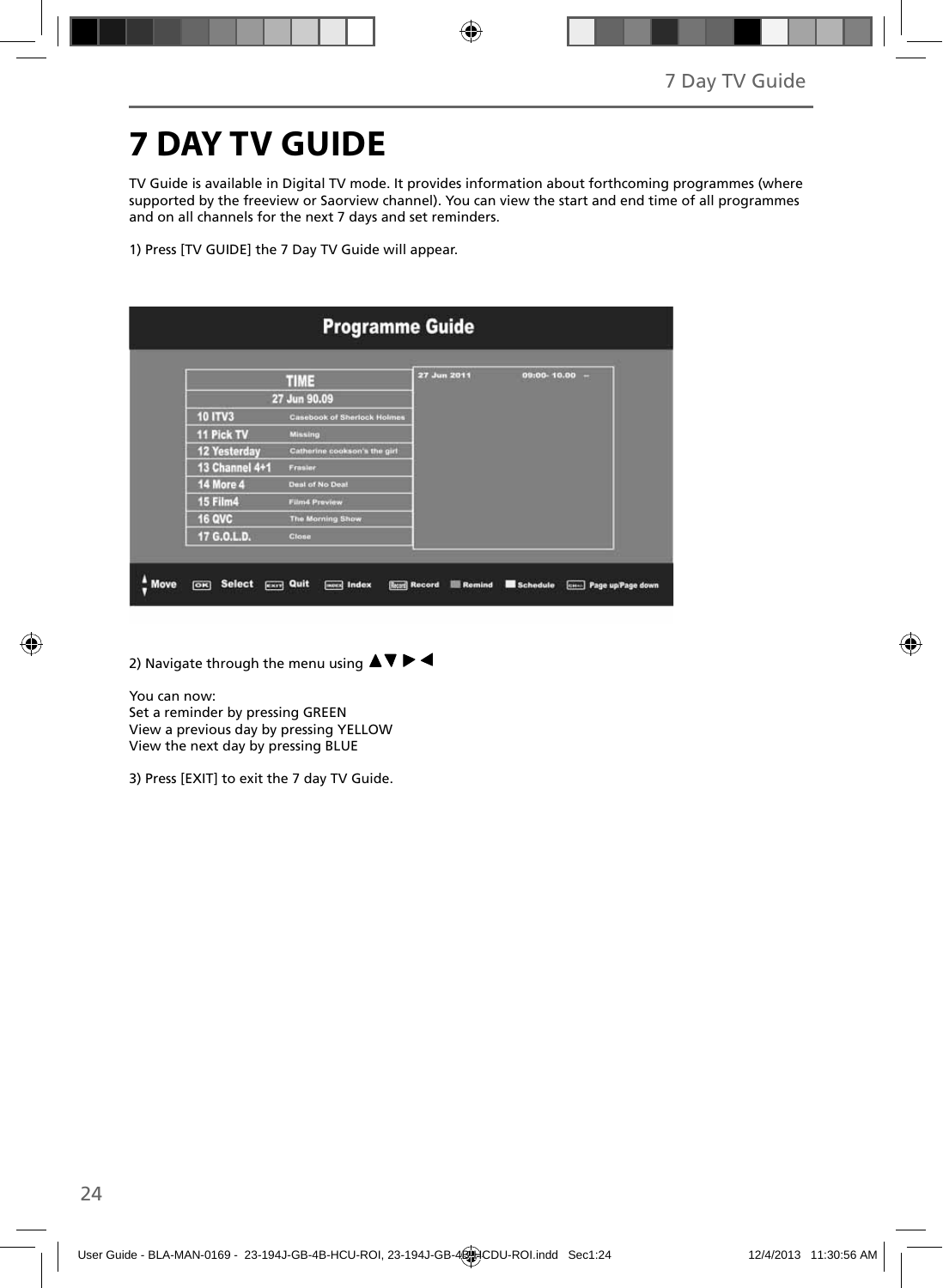### **DVD SETUP**

**(Applies to models with built in DVD player)**





To enter this menu please ensure the TV is in DVD source & press [DVD SETUP]

If you wish to make changes to any of the default settings, use the scroll  $\Delta \nabla \blacktriangleright$   $\blacktriangleleft$  buttons. To confirm any settings press [OK] button.

To exit this menu at anytime, press [DVD SETUP] button.

| 4:3 Pan scan | PS Traditional picture format, often used on old film                               |
|--------------|-------------------------------------------------------------------------------------|
|              | 4:3 Letter box $\vert$ LB Traditional picture which has been adapted for widescreen |
| Wide         | 16:9 Widescreen picture format                                                      |

**Speaker Setup** - Choose from the following options

| LT/RT  | Converts from multi-channel sound to mono   |
|--------|---------------------------------------------|
| Stereo | Converts from multi-channel sound to stereo |

**Dual Mono** - Choose from the following options

| Stereo   | Outputs 2 channels of sound both left and right                  |  |
|----------|------------------------------------------------------------------|--|
| Mono L   | Outputs left side sound                                          |  |
| Mono R   | Outputs right side sound                                         |  |
| Mix Mono | Outputs a single channel of sound but mix between right and left |  |

**Dynamic Range** - This is the difference between the quietest and loudest sounds. This setting works only with DVD discs recorded in Dolby digital.

| Full | Set this to listen with the range recorded on the disc                              |
|------|-------------------------------------------------------------------------------------|
| 3/4  | Set this to listen with a range equivalent to a normal television                   |
| 1/2  | Set this to listen with a smaller difference between the maximum and minimum volume |
| 1/4  | Set this to listen with a smaller difference between the maximum and minimum volume |
| Off  | Set dynamic range to off                                                            |

Tip: This TV/DVD player is pre-set to play Region 2 DVDs. In the event you wish to use the TV/DVD in another country that uses different region discs, please visit www.umc-uk.co.uk. Select 'Product Support', 'Changing Region'.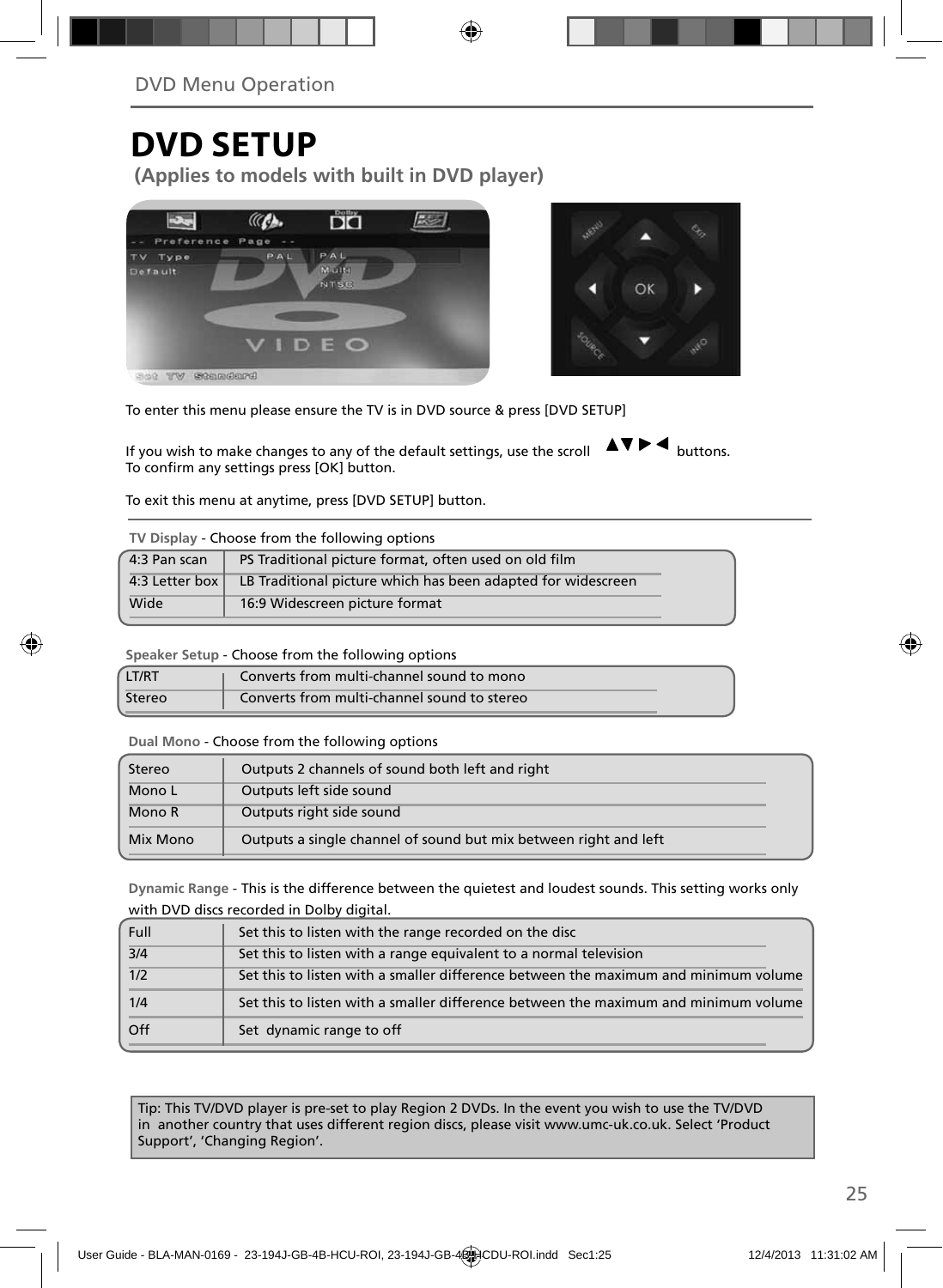### **USB MODE / MEDIA PLAYER**

USB mode offers playback of various different types of content that you have saved on your USB Memory Stick.

On switching to USB source the above menu screen will appear. The content will be divided into Photo, Music, Movie and Text based on file type.



1) You can navigate through the menus using the scroll  $\blacktriangle \blacktriangledown \blacktriangleright \blacktriangleleft$  buttons. To confirm the item you wish to play/view press [OK] button.



2) Select the drive you require. (If your drive only has 1 partition you will only see 1 item).



3) You can now access the item. Press OK to view. 4) While viewing you control the item using



or by pressing ( i ) and using  $\Delta \nabla \blacktriangleright$   $\blacktriangle$  and (OK)



Tip: If you experience a playback issue, please ensure the files being used are the correct format (example - the picture plays but no sound) See technical specification page for compatible file types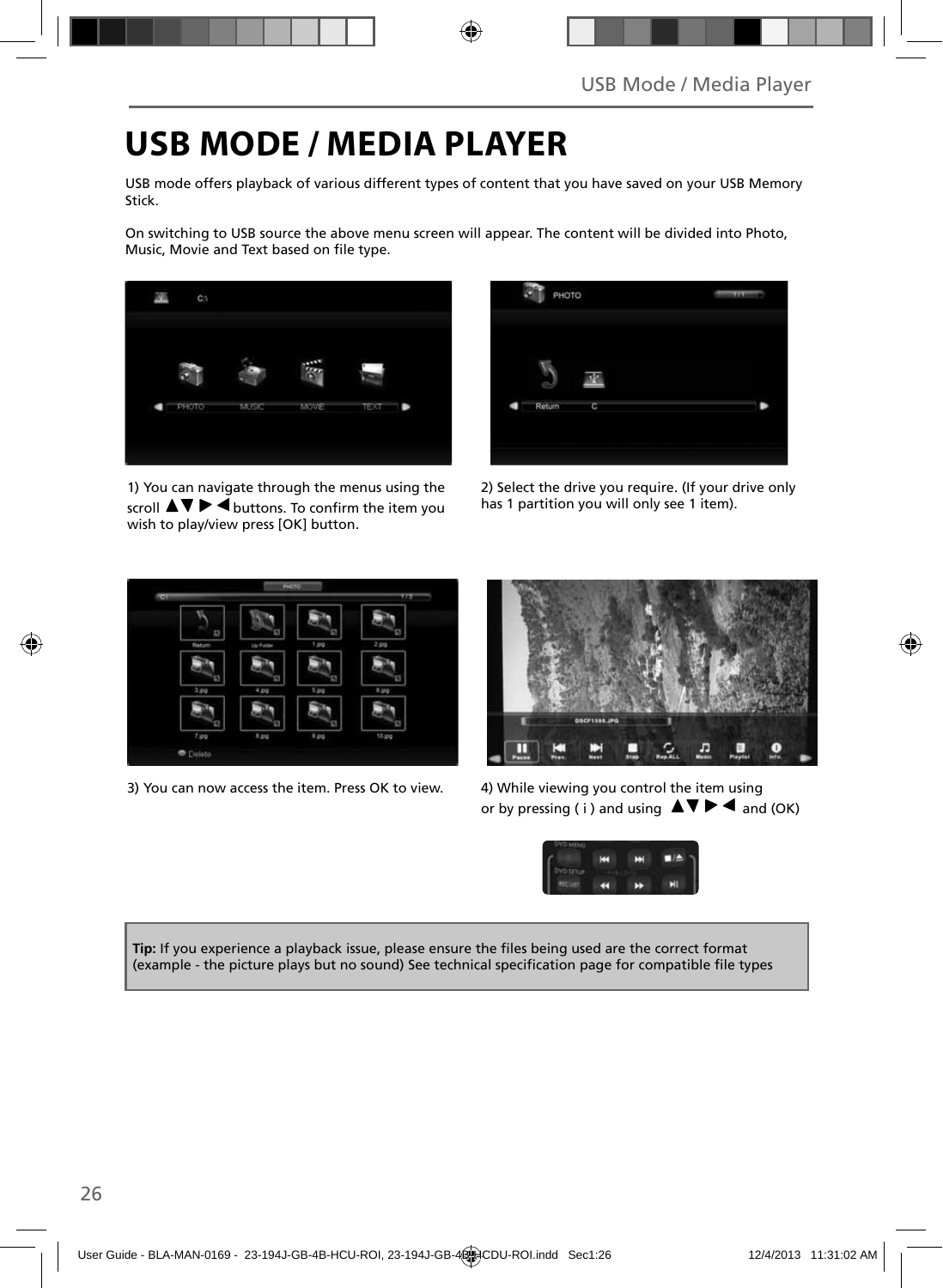### **USING YOUR TV WITH A SKY DIGITAL SET TOP BOX**

#### **Option 1) Connecting your TV to your Sky box (when both the TV and Sky Box are located in the same room)**

Depending on your Sky Box & TV model, connect either by SCART or HDMI cables (available separately)

If connecting by SCART, select the 'Input source' on the TV as SCART.

If connecting by HDMI, select the 'Input source' on the TV as HDMI (if the TV has more than 1 HDMI port, ensure you select the input source to match the HDMI numbered port on the rear of the TV)

If you wish to use your Sky remote to operate the TV's functions, you will need a Sky remote control (Revision 9 or later) and you will need to programme a 4 digit code into it. See bottom of this page.

# Sky Box SCART or HDMI cable

#### **Option 2) Connecting your TV to your Sky box (when your Sky box is located in a different room to the TV)**

Please note, if you are adding a 'Magic Eye/TV Link' to your system so that you can use your Sky remote control to change the Sky channel in the room where the 2nd TV is located, please refer to the instructions included with the TV link/magic eye in order to ensure the RF or RF2 output on your Sky box is powered on. (The red LED light on the TV link/magic eye will light up if the RF / RF2 output is correctly set up) If you do not have the instructions that came with the TV link/magic eye, instructions on how to do it can be found on our web site.



1) To tune the TV to the Sky box, on the 2nd TV, select the 'Analogue' input source.

2) Select the channel that you wish to store the Sky box/channel on. (If you do not use channels 1-5 because you no longer have analogue terrestrial channels after digital switchover, you may choose to select channel 1 to store the Sky box/channel, if you still have and use analogue channels 1-5, you may for example decide that channel 6 is the best option for you)

3) Press the corresponding number on the remote control to select the desired analogue channel chosen as per point 2 above.

4) On the TV remote control, press Menu. Now navigate through the menus to select Manual Tuning or Analogue Manual tuning (refer to the Tuning/Channel menu section of this user guide if necessary)

5) Manually tune in the channel (usually, the Sky box is at a frequency between 800Mhz and 850Mhz) once the Sky box/channel is found, press 'OK' to store it.

If you wish to use your Sky remote to operate the TV's functions, you will need a Sky remote control (Revision 9 or later) and you will need to programme a 4 digit code into it. See below.

#### **Using a Sky Remote or a Universal Remote to operate your TV**

**Sky Remote Control** - If you wish to use your Sky remote to operate the basic functions of your TV, you need to programme a 4 digit code into it. Please note - you will need the latest Sky Revision 9 remote control as this is the only version that includes the latest software/firmware necessary to operate this model of TV. **The code required for this television is 2134.** If you wish to upgrade/replace your existing Sky remote control to the latest version, you can do so on our web site.

**Universal Remote Control** - If you wish to use a Universal remote control to operate your TV, please refer to the website for a full list of codes. (Please note we only have codes for One for All branded remote controls, if you have an alternative brand of Universal remote, please refer to the manufacturer for the code.)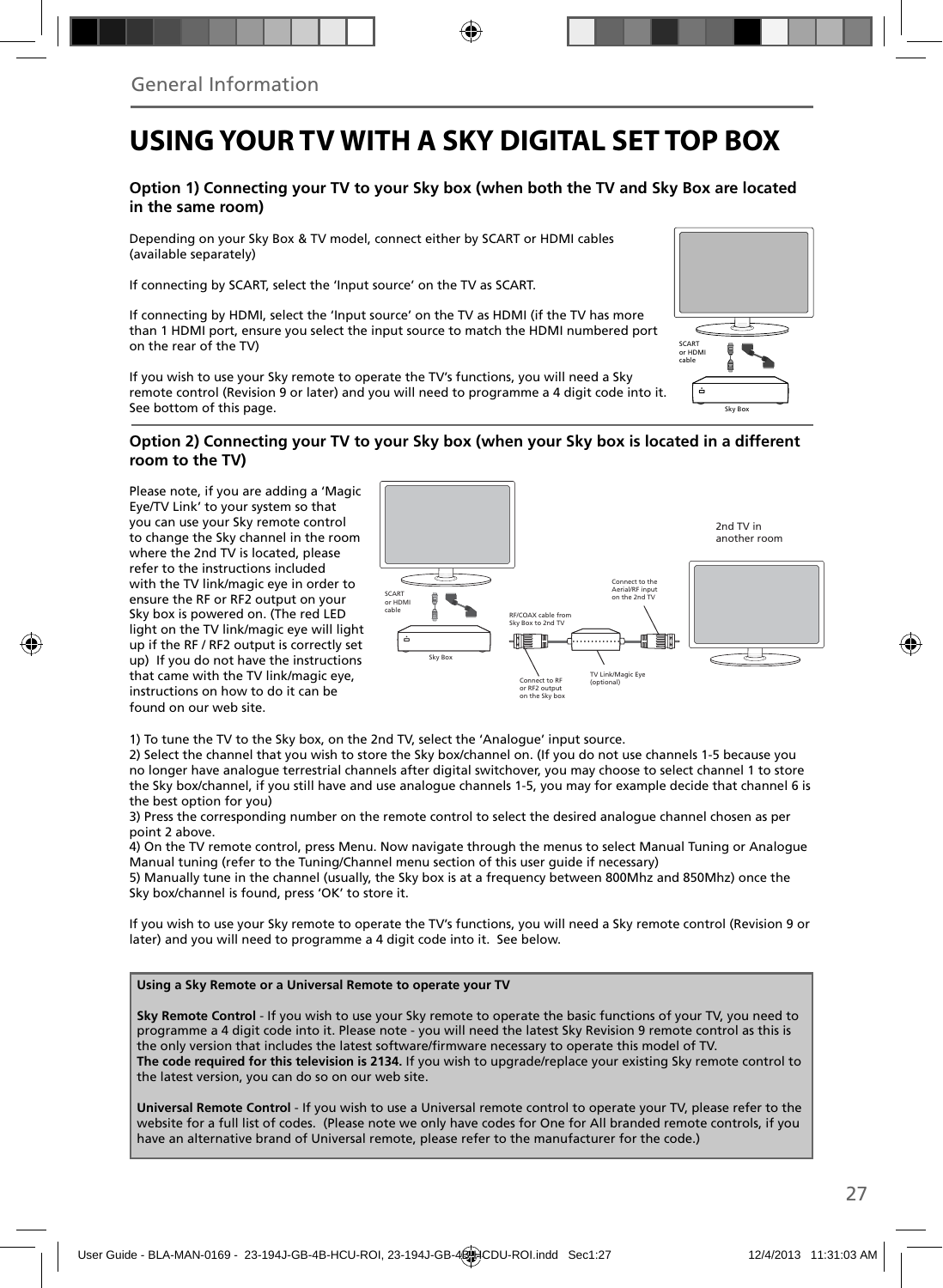# **FREQUENTLY ASKED QUESTIONS**

| General                    | I would like to have louder<br>sound by connecting<br>additional speakers                                                               | 1) Use the 3.5mm headphone output and a 3.5mm to phono cable<br>(available separately) to connect to an amplifier/surround sound system.<br>Please note this will deactivate the TV's built in speakers.<br>2) Connect a COAX cable from the TV's COAX output to your<br>amplifier/surround systems COAX input.                                                                                                                                                                                                                                                                                           |  |
|----------------------------|-----------------------------------------------------------------------------------------------------------------------------------------|-----------------------------------------------------------------------------------------------------------------------------------------------------------------------------------------------------------------------------------------------------------------------------------------------------------------------------------------------------------------------------------------------------------------------------------------------------------------------------------------------------------------------------------------------------------------------------------------------------------|--|
| General                    | Why are some options in<br>the menu unavailable and<br>greyed out                                                                       | Some options are only available in certain sources, i.e. HDMI. They are<br>unavailable in the other sources where they have no affect.                                                                                                                                                                                                                                                                                                                                                                                                                                                                    |  |
| General                    | Can I stop my TV automatically<br>turning off after 4hrs?                                                                               | Yes<br>1) In the picture settings menu, de-select Home Mode.<br>2) In the time settings menu, scroll down to Auto standby and select OFF.                                                                                                                                                                                                                                                                                                                                                                                                                                                                 |  |
| TV                         | I have tuned in Digital TV<br>but I am not receiving any<br>or all of the channels and/<br>or the channels I receive are<br>breaking up | 1) Check you are in an area that can receive Saorview.<br>Visit www.saorview.co.uk<br>2) Check you are using an aerial that is able to receive a good digital<br>signal. In most cases, you will need an outdoor digital hi-gain/wideband<br>aerial. In areas that have excellent digital coverage, you may be able<br>to use a loft type aerial but it is highly likely that you will also need to<br>connect a booster between the back of the TV and the TV aerial wall<br>socket. Unfortunately, to receive a good enough digital signal, it is not<br>possible to use a portable/indoor type aerial. |  |
| TV                         | I have re-tuned my television<br>but when I switch it off it is<br>not storing the channels                                             | Complete a first time installation, please refer to the set-up menu section<br>of the manual of how to do this.                                                                                                                                                                                                                                                                                                                                                                                                                                                                                           |  |
| <b>VCR/DVD</b><br>Recorder | I have connected the TV to<br>my VCR or DVD Recorder via<br>SCART but it is not recording                                               | In addition to connecting via SCART, you should connect the aerial cable<br>from the wall socket to your VCR/DVD Recorder and another aerial cable<br>from the VCR/DVD Recorder to the TV.                                                                                                                                                                                                                                                                                                                                                                                                                |  |
| <b>DVD</b>                 | I have inserted a disc but it is<br>not playing                                                                                         | 1) Ensure you have inserted the disc facing the correct way.<br>2) Ensure the disc is clean and is not scratched.<br>3) Some copied discs will not play.<br>4) Check the DVD is a region 2 disc - to change the region of the DVD<br>player, refer to www.umc-uk.co.uk select 'product support', 'changing<br>region'.                                                                                                                                                                                                                                                                                    |  |
| DVD                        | I have pressed the eject<br>button but the disc is not<br>coming out                                                                    | To eject the disc hold the stop/eject button for 4 seconds.                                                                                                                                                                                                                                                                                                                                                                                                                                                                                                                                               |  |
| Game Consoles              | I have connected my PS3 to<br>the TV via HDMI, but I am<br>not receiving any pictures or<br>sound on my Television                      | 1) Ensure the TVs source is on HDMI.<br>2) Check your settings on your PS3 are as per the PS3 instruction manual.                                                                                                                                                                                                                                                                                                                                                                                                                                                                                         |  |
| <b>Game Consoles</b>       | I have connected my<br>Xbox 360 to the TV via<br>Component Cables (Red,<br>Green & Blue) but I am not<br>receiving any sound            | Component cables only provide HD Pictures. For the sound you will need<br>to connect the Red & White audio cables on the Xbox to the Red & White<br>phono inputs on the rear of the TV. Please refer to the 'Connections'<br>pages.                                                                                                                                                                                                                                                                                                                                                                       |  |
| USB Mode                   | I have inserted a USB<br>Memory Key, but the TV<br>does not recognise it                                                                | Ensure the USB Memory Key is formatted to type FAT32.                                                                                                                                                                                                                                                                                                                                                                                                                                                                                                                                                     |  |
| USB Mode                   | Using a USB portable hard<br>drive / larger than 32GB                                                                                   | If you wish to use a portable hard drive larger than 32GB, please note<br>that it must be formatted to the FAT32 file system in order to operate on<br>this TV. Windows XP/Vista computers are only capable of formatting up<br>to 32GB, therefore, you will need a software programme/utility to format<br>larger hard drives. Please refer to the web site for more information.                                                                                                                                                                                                                        |  |
| System Lock                | I have changed the password<br>on the television and now<br>forgotten it                                                                | There is a master password of 4711, to gain access to the TV menu and<br>reset the normal password.                                                                                                                                                                                                                                                                                                                                                                                                                                                                                                       |  |